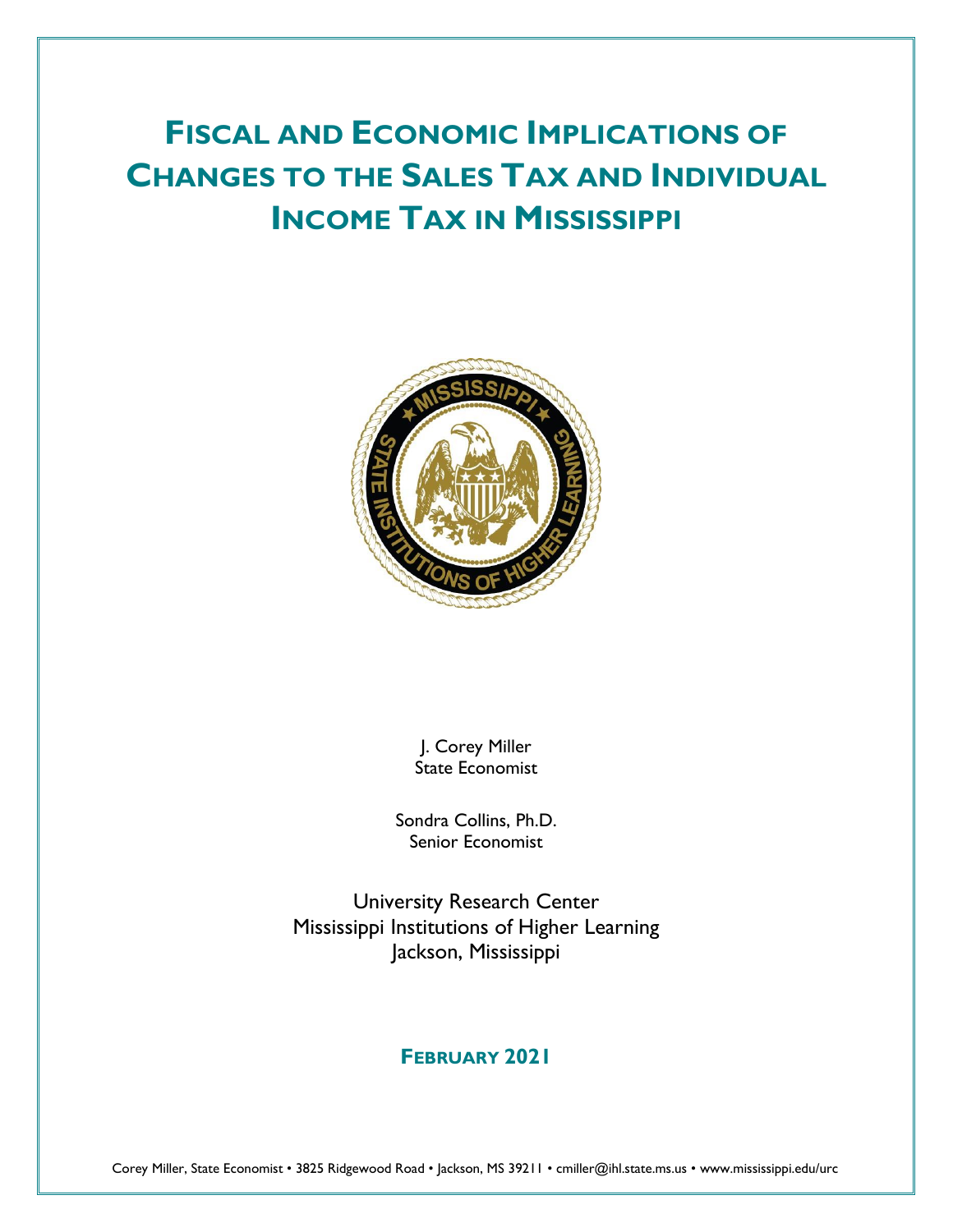#### **Executive Summary**

This report examines the characteristics of the sales tax and individual income tax in Mississippi, how these taxes compare to those of other states, and the potential fiscal and economic implications of changes to these taxes. The sales tax and the individual income tax are the two primary sources of general fund revenue in Mississippi as together they account for approximately two thirds of annual revenues. Both sources and their shares of total revenues are similar to the average across all states. Mississippi's average statewide sales tax rate is relatively high and has few exemptions compared to other states; nevertheless, the average rate is over a percentage point below those of surrounding states when local sales taxes are incorporated. While the overall sales tax burden is relatively high compared to those of other states, this burden is not dissimilar to those of surrounding states. The individual income tax in Mississippi is slightly progressive and the overall burden is relatively low compared to other states. This burden is comparable to those of surrounding states.

URC used Tax-PI, a dynamic fiscal and economic impact model, to simulate the phase out of the 4 and 5 percent individual income tax brackets as proposed by Governor Tate Reeves in his Fiscal Year 2022 Executive Budget Recommendation. URC's analysis finds that total revenues collected by the state will decrease each year from 2022 to 2035. Total revenues collected will decrease by about \$1,745,000,000 in 2035 and each year afterwards, slightly more than the revenue collected from the 4 and 5 percent tax brackets in 2019. The results from the Tax-PI model determine that real GDP, real personal income, and population for Mississippi will all decline slightly each year from 2022 to 2035. The elimination of the 4 and 5 percent income tax brackets according to the Tax-PI analysis will result in in decrease of 11,735 jobs in 2035 and following years. Most of these jobs are found in local government; private sector employment decreases slightly. As personal income and employment decrease, the analysis finds that the population of Mississippi will decrease by 33,382 residents in 2035.

Finally, URC used the Tax-PI model to simulate the phase out of the 4 and 5 percent income tax brackets as proposed by Governor Reeves and a simultaneous phase in of a 3.75 percentage point increase in the state sales tax rate, an increase in the rate that would mostly offset the decrease in revenues collected from the elimination of the individual income tax. The total change in revenues collected in 2035 and following years is an increase of \$48,000,000.

Similarly, URC finds the phase out of the 4 and 5 percent individual income tax brackets and a simultaneous phase in of a 3.75 percentage point increase in the state sales tax rate result in increases in real GDP, real personal income, nonfarm employment, and population each year from 2022 to 2035. Once the phase out of the 5 percent income tax bracket is completed, however, the total annual increase in each of the variables is relatively small.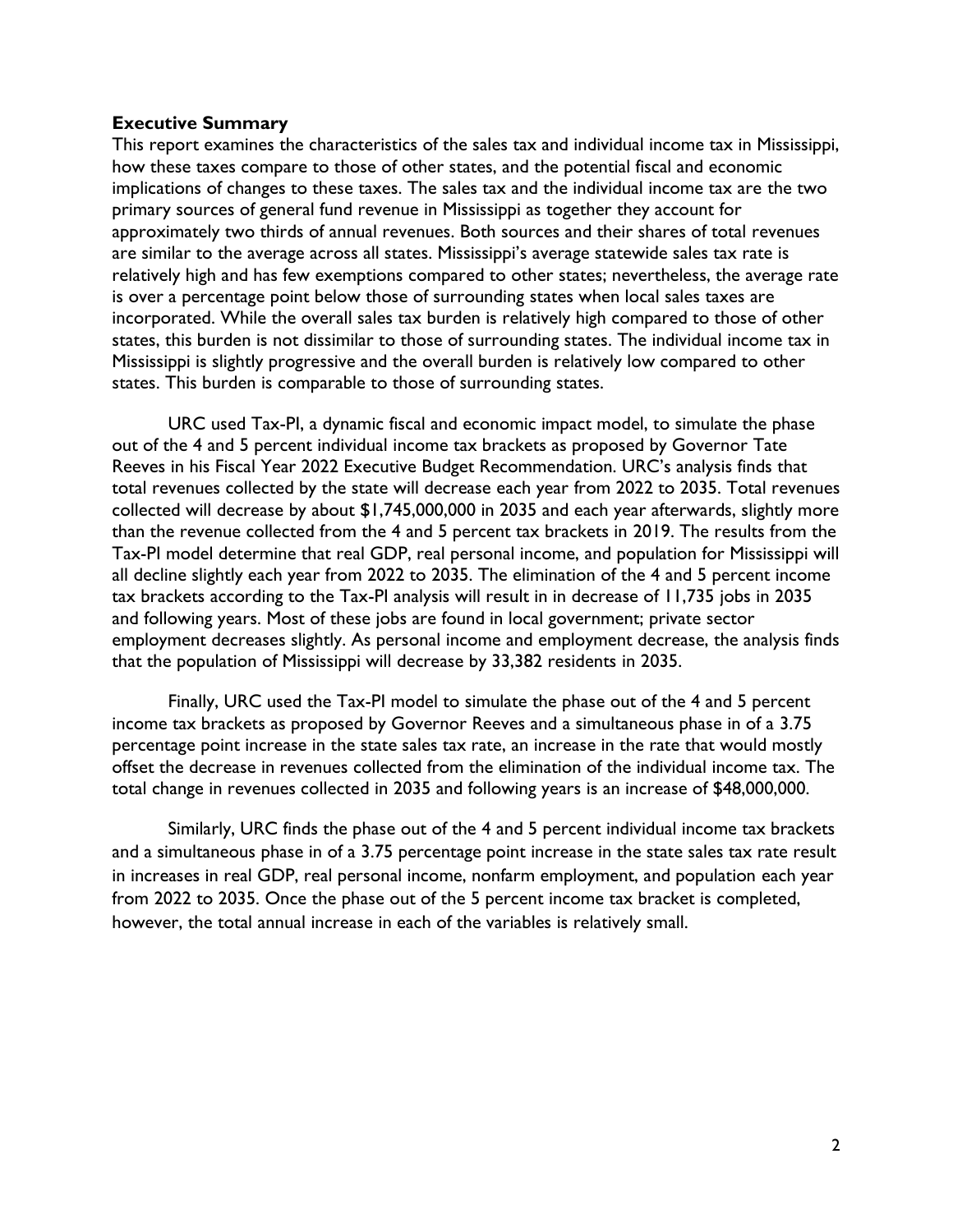### **FISCAL AND ECONOMIC IMPLICATIONS OF CHANGES TO THE SALES TAX AND INDIVIDUAL INCOME TAX IN MISSISSIPPI**

The general fund revenue the state of Mississippi collects each fiscal year originates from a variety of sources, although the bulk of this revenue is generated from only a few items. Like many states, the two largest sources of revenue for Mississippi's general fund are the statewide sales tax and the individual income tax. This report discusses the characteristics of these two taxes, how the sales tax and individual income tax in Mississippi compare to other states, and the potential fiscal and economic implications of changes to these taxes.

Figure 1 depicts the share of general fund revenue for Mississippi by source for fiscal year 2019, which ended June 30, 2019. While 2020 is the most recently completed fiscal year for the state, 2019 is the most recent "typical" fiscal year in that it occurred prior to the 2020 pandemic and unlike 2020 included the usual tax filing deadline date of April 15. As Figure 1



Source: Mississippi Department of Revenue.

indicates sales tax and the individual income tax were the largest sources of general fund revenue, together accounting for just over two thirds of total general fund revenues in fiscal year 2019 at 67.6 percent. The corporate income and franchise tax was the third-largest source at 10.8 percent and the shares of all other sources were well below 10.0 percent. The combined share of sales and income taxes was relatively stable for most of the last twenty-five years as the annual share of total revenues from the two taxes fell into a relatively narrow range of 67.0 percent to 71.8 percent from 1996 to 2020. While the combined share of these two revenue sources has changed relatively little since the mid-1990s, Figure 2 indicates the individual shares of sales and individual income tax revenues for the state have converged over time. The share of total general fund revenues from sales taxes declined from just under 45.0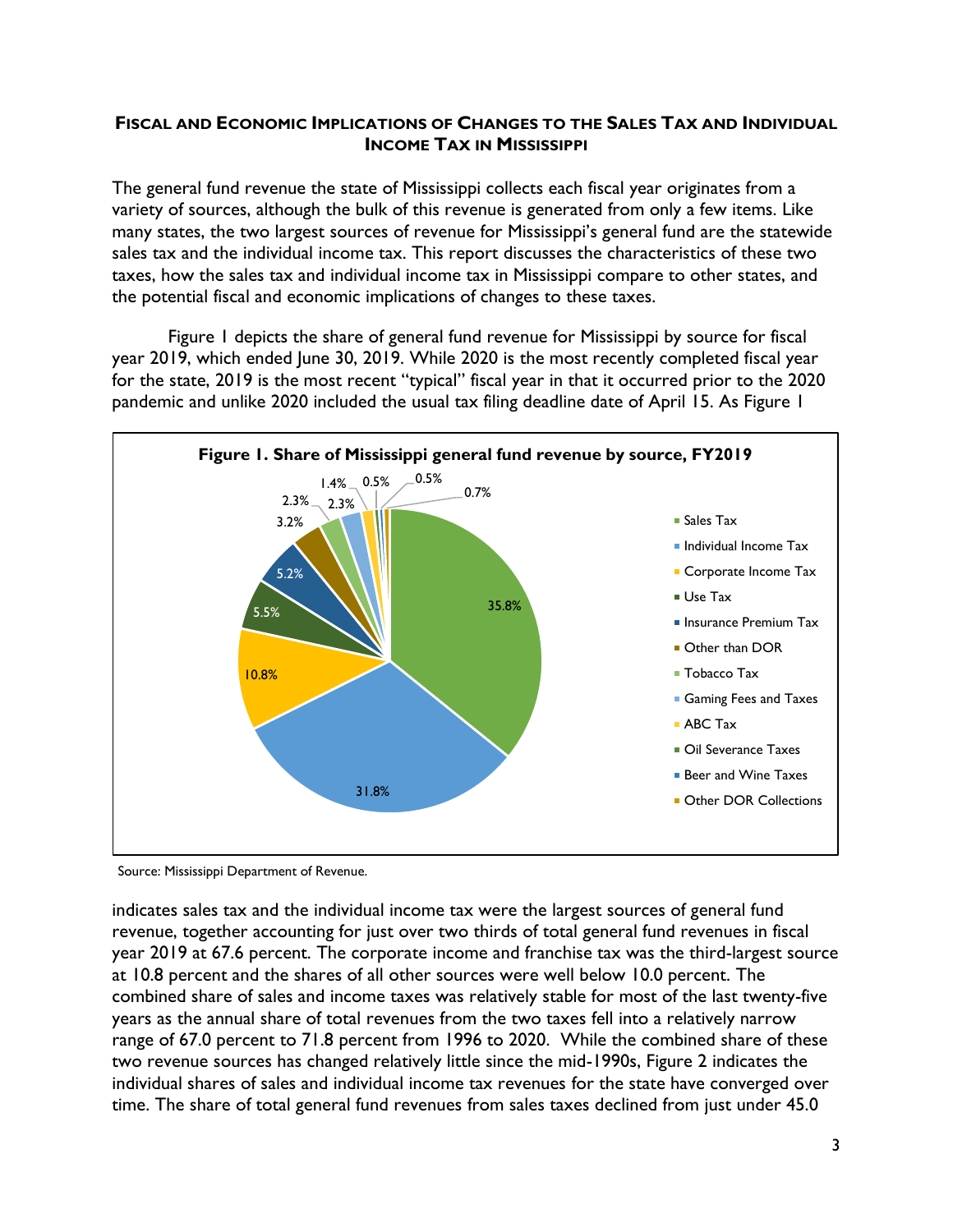percent in 1980 to below 40.0 percent by 2010. Conversely, individual income tax revenue climbed from less than a 20.0 percent share of total general fund revenue in 1980 to over 30.0 percent by 2010. Since 2013, the share of sales tax revenue has exceeded the share of individual income tax revenue by less than 6.0 percentage points.

The share of total revenues from sales taxes and individual income taxes in Mississippi appears comparable to those of other states. According to the U.S. Census Bureau (2018, 2019), for the four quarters equivalent to the state's 2019 fiscal year the average combined share of total revenues from sales taxes and individual income taxes across all states was 68.8 percent. The average share from sales taxes was 30.8 percent while the average share from individual income taxes was 38.0 percent. The modestly larger share of total revenues from sales taxes in Mississippi likely reflects the state's higher than average sales tax rate, as well as its general lack of exemptions.



Source: Mississippi Department of Revenue.

## **Sales Tax**

The current statewide sales tax rate in Mississippi is 7.00 percent, a rate unchanged for nearly thirty years. Some municipalities levy an additional sales tax within their jurisdictions up to a maximum of 1.00 percent. Local governments require approval from the legislature before they can impose an additional sales tax and to date only a select few municipalities have received this authority. As a result, the effective average statewide sales tax rate in Mississippi incorporating local sales tax rates is 7.07 percent according to the Tax Foundation, only slightly higher than the overall state rate (Cammenga 2021). As mentioned above a limited number of exemptions to the state sales tax are permitted (Mississippi Department of Revenue 2021a). These include agricultural products, such as retail sales of livestock, feed, seed, and food items produced in Mississippi and sold at farmers' markets. Sales to the federal government, state and municipal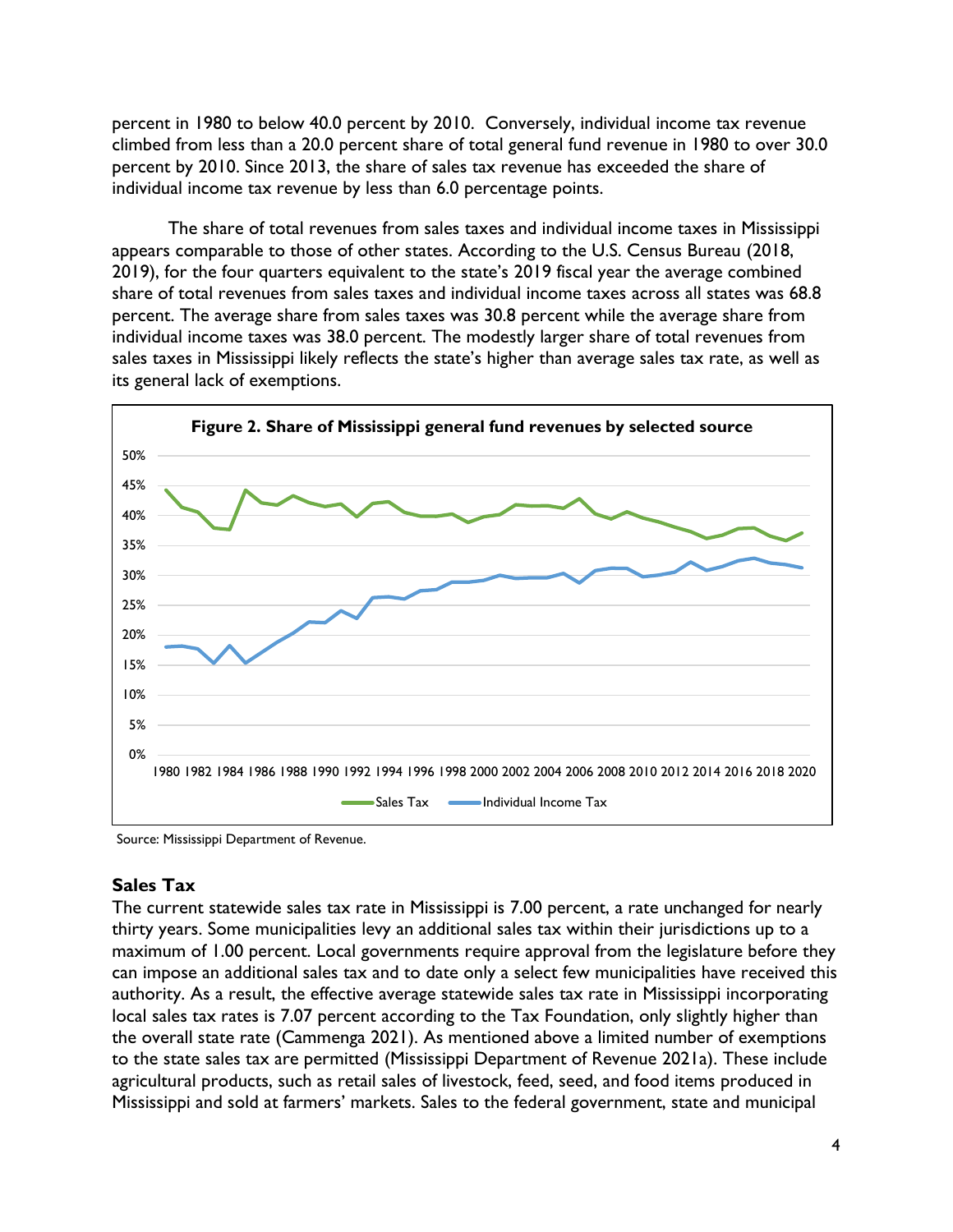governments, and public schools are exempt from state sales taxes. A number of industrial materials sold to manufacturers and wholesalers, such as raw materials, chemicals, machinery, and tools are exempt from the state sales tax. The other category of exemptions to sales tax is utilities, which includes electricity and gas sold for fuel to residential consumers as well as drinking water sold to consumers. Unlike in many states, food sold from grocery and food stores is not exempt from sales tax in Mississippi. In addition to the statewide sales tax rate, Mississippi levies an excise tax of \$0.1879 per gallon on gasoline and an excise tax of \$0.68 per pack on cigarettes. Mississippi also began to collect use taxes on internet purchases by residents from sellers outside the state in 2018 and as of 2020 the use tax is imposed on most online purchases. The use tax is assessed at 7.00 percent on such purchases and serves as a *de facto* sales tax on these items. However, while the use tax is expected to grow over time as online purchases increase, the amount that will be added to the state's general fund is limited because of provisions passed by the legislature that will phase in diversions to local governments up to a maximum of 35 percent.

### **Individual Income Tax**

Mississippi's individual income tax currently consists of three brackets: a 3 percent rate, a 4 percent rate and a 5 percent rate (Mississippi Department of Revenue 2021b). The 3 percent rate, which is a tax on the first \$5,000 of annual income, is in the process of being phased out. Tax year 2021 will be the last year any portion of the 3 percent bracket is levied; beginning with tax year 2022 the state will only collect revenue from the 4 percent and 5 percent income tax brackets. The 4 percent tax bracket is a tax on the second \$5,000 of income earned, effectively annual income between \$5,000 and \$10,000. The 5 percent bracket applies to all income earned over \$10,000. According to the Tax Foundation (2021) individual income tax collections per person in Mississippi were \$614 in the 2017 fiscal year. Exemptions and deductions to Mississippi's individual income tax generally follow those of the federal tax code. The current individual exemption is \$6,000 and the married filing jointly exemption is \$12,000. The head of household exemption with at least one dependent is \$8,000. Exemptions for dependents, taxpayers over sixty-five years old, or blind are all \$1,500 each. The Mississippi individual income tax code allows taxpayers to claim the standard deduction or to itemize deductions. The standard deduction for a single taxpayer is \$2,300 and the deduction for married filing jointly is \$4,600. The head of household deduction is \$3,400. The itemized deductions for Mississippi are the same as those for the federal income tax with the exception that Mississippi income taxes are not deductible (Mississippi Department of Revenue 2021b).

## **Comparing Mississippi's Sales Tax to Other States**

Mississippi is one of forty-five states along with the District of Columbia that levy a statewide sales tax as of 2019. However, Alaska allows local governments to charge sales taxes, albeit at a relatively low rate, and Delaware charges a small gross receipts tax that effectively may be passed on to consumers. Thus, in only three states do consumers effectively pay no sales tax of any type. In thirty-eight states local governments also levy sales taxes. The Tax Foundation reports Mississippi's statewide sales tax rate of 7.00 percent is the second highest in the country, tied with Indiana, Rhode Island, and Tennessee (Cammenga 2021). However, when state and local sales taxes are combined, Mississippi's effective sales tax rate of 7.07 percent ranks twenty-second among all states. In its calculations of a combined rate, the Tax Foundation weights local rates by population to compute an average local rate. Notably, the four states that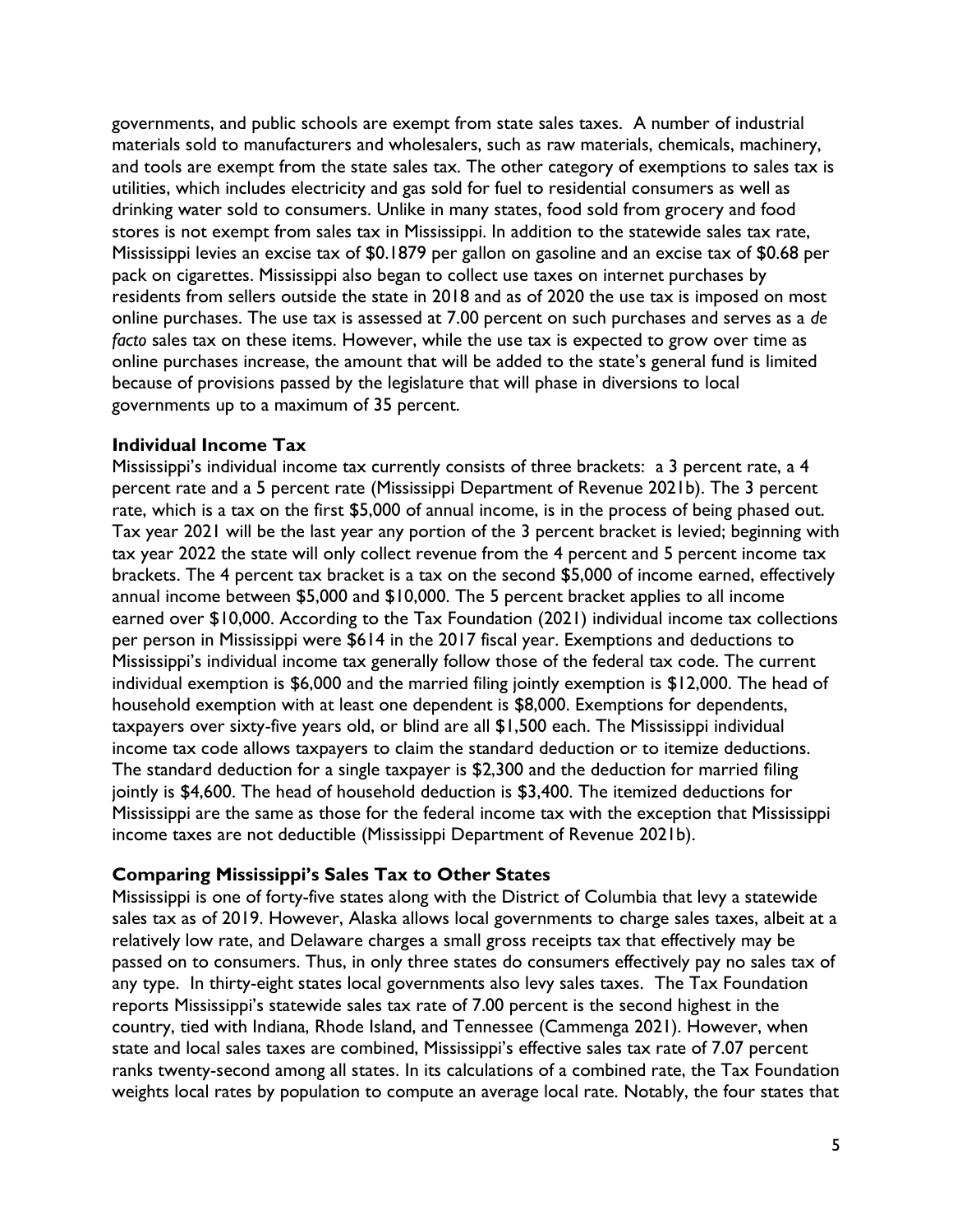border Mississippi have four of the highest effective combined sales tax rates among all states. Tennessee has the highest combined state and local sales tax rate in the country of 9.55 percent. The next highest combined rates are those for Arkansas and Louisiana, which are essentially the same at 9.53 percent and 9.52 percent, respectively. Not far behind is the combined rate of 9.22 percent in Alabama, which ranks fifth among all states. Alabama and Louisiana have the highest and second highest average local sales tax rates in the country of 5.22 percent and 5.07 percent, respectively, according to the Tax Foundation.

As mentioned above, the statewide sales tax rate in Mississippi of 7.0 percent is charged on purchases of food from grocery stores. As of 2020 the only other states that levy the full statewide sales tax rate on purchases of food are Alabama and South Dakota. The states of Hawaii, Idaho, Kansas, and Oklahoma charge the full sales tax rate but provide tax credits that partially offset the tax. Alabama imposes a 4.0 percent rate while South Dakota levies a rate of 4.5 percent. In terms of the other states that border Mississippi, Arkansas levies a reduced sales tax rate on food purchases of 0.125 percent. Louisiana exempts food purchases from its statewide sales tax but does allow local governments including parishes to levy sales taxes on food. Tennessee charges a reduced sales tax rate of 4.0 percent on food purchases.

The Tax Foundation (2021) reports state and local sales tax collections in Mississippi were \$1,191 per person in 2019, which ranked tenth among all states. In terms of surrounding states, state and local sales tax collections in Alabama were \$570, which ranked fortieth among all states. In Arkansas state and local sales tax collections per person were \$1,161, which ranked thirteenth among all states. State and local sales tax collections per person in Louisiana were \$927, which ranked twenty-seventh. Finally, in Tennessee state and local sales tax collections per person were \$1,103, which ranked sixteenth among all states. Thus, Mississippi collects more sales tax revenues per person than each of the surrounding states according to the Tax Foundation, slightly more than Arkansas and Tennessee and considerably more than Alabama and Louisiana. While the above comparison of rates is instructive, each state has its own specific exemptions and provisions that complicate direct comparisons of sales tax structure. In order to provide a more straightforward comparison of sales taxes across states, some organizations have calculated measures of total sales tax burden for an individual in a particular state. The following paragraphs discuss how Mississippi compares in some of these measures.

In 2020 the personal finance web site WalletHub.com computed an overall measure of tax burden by state for the most recent tax year. This measure calculates the share of total personal income residents of a state pay in total sales and excise taxes. According to WalletHub's measure, Mississippi's sales tax burden is 4.63 percent, which ranks seventh among all states (McCann 2020). The second column of Table 1 lists these rates and rankings for Mississippi and surrounding states; while Mississippi's sales and excise tax burden is relatively high according to WalletHub, importantly it is not that dissimilar to those of surrounding states.

A 2019 study by the Idaho State Tax Commission using data from fiscal year 2017 ranked the taxes of states according to tax burden in proportion to personal income as well as population (Dornfest 2019). In this method a national average tax rate is computed and assessed on a given state's personal income and a national average amount per capita for a tax is assessed on a particular state's population. These measures are known as the tax capacity for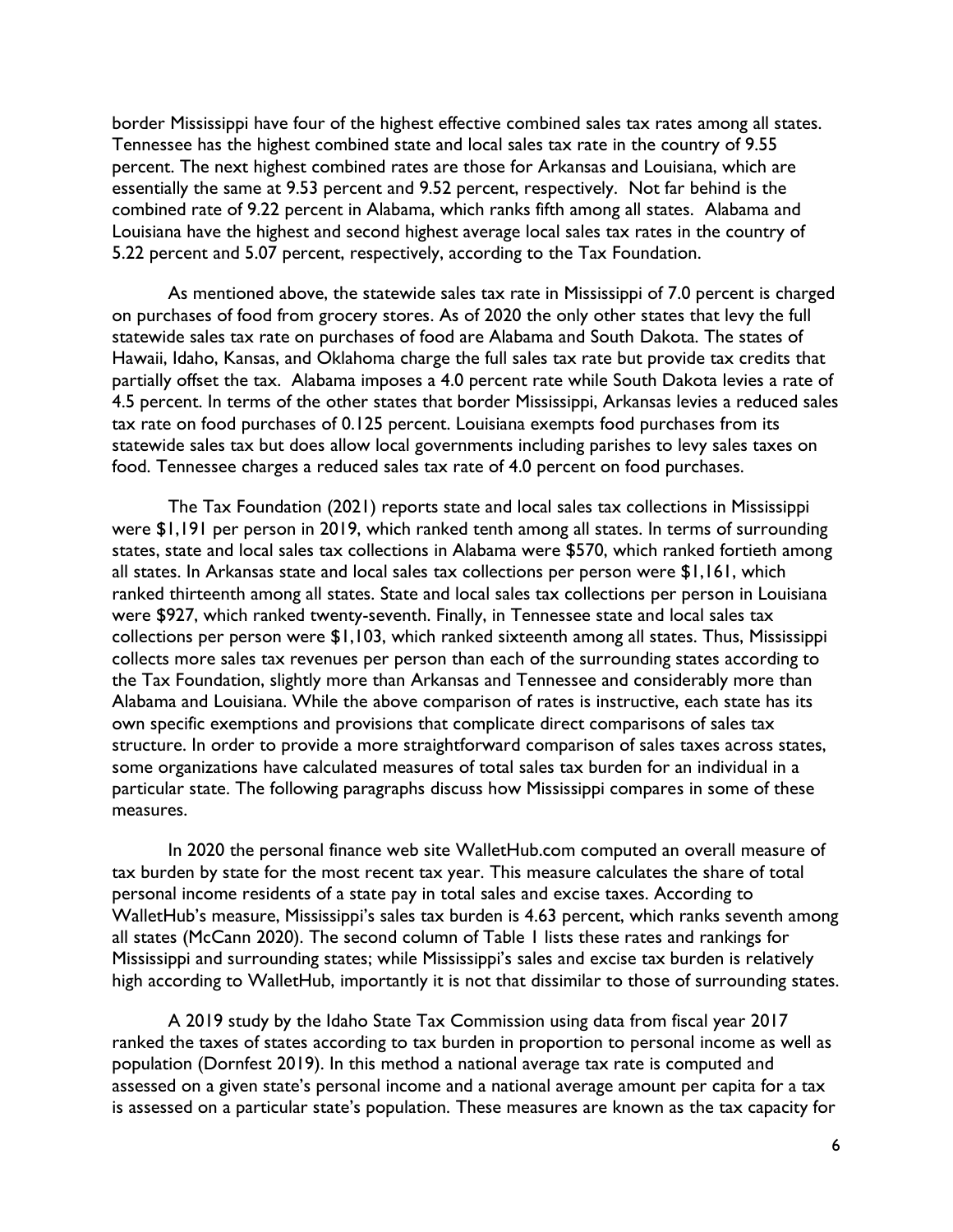a given state. A state's actual tax is compared to these amounts to determine if it is overutilizing or underutilizing its tax capacity, which is a measure known as tax effort. The average actual sales tax in Mississippi as a share of personal income was 3.26 percent and ranked ninth among all states and the District of Columbia in fiscal year 2017. The third column of Table 1 lists these rates and ranks for Mississippi and surrounding states. The sales tax in Mississippi under the per capita basis ranked twenty-first with a tax effort of 98.6 percent; the fourth column of Table 1 lists these measures and rankings for Mississippi and surrounding states. The measures by the Idaho Tax Commission using total personal income rank the sales tax of Mississippi and surrounding states relatively high, in part because personal income in these states is relatively low. The rankings for Mississippi and surrounding states are similar when the per capita basis is used, except Alabama ranks somewhat lower.

| <b>State</b>     | <b>WalletHub</b><br>sales and<br>excise tax | <b>Idaho State Tax</b><br><b>Commission average</b><br>actual tax rate | <b>Idaho State Tax</b><br><b>Commission per capita</b><br>tax capacity index |  |
|------------------|---------------------------------------------|------------------------------------------------------------------------|------------------------------------------------------------------------------|--|
|                  | burden (rank)*                              | $(rank)$ <sup>†</sup>                                                  | $(rank)$ <sup>†</sup>                                                        |  |
| Alabama          | $4.05\%$ (13)                               | $2.60\%$ (17)                                                          | 86.9% (32)                                                                   |  |
| Arkansas         | $4.93\%$ (6)                                | $3.75\%$ (6)                                                           | $126.4\%$ (9)                                                                |  |
| Louisiana        | $5.65\%$ (4)                                | $4.28\%$ (3)                                                           | $154.8%$ (4)                                                                 |  |
| Mississippi      | $4.63\%$ (7)                                | $3.26\%$ (9)                                                           | 98.6% (21)                                                                   |  |
| <b>Tennessee</b> | $4.18\%$ (11)                               | $3.12\%$ (10)                                                          | $116.5\%$ (13)                                                               |  |
|                  |                                             |                                                                        |                                                                              |  |

**Table 1. Sales tax burdens and ranks for Mississippi and surrounding states.**

Sources: WalletHub and Idaho State Tax Commission. \* Tax year 2019. † Fiscal year 2017.

#### **Comparing Mississippi's Income Tax to Other States**

Mississippi is one of forty-three states and the District of Columbia that impose an individual income tax. Of these states, New Hampshire and Tennessee levy taxes on dividend and interest income. Tennessee is phasing out its income tax on interest and dividends and tax year 2020 will be the final year this tax is imposed. Mississippi is also one of thirty-two states with a graduated rate income tax structure, while the other nine states use a single-rate tax on all income.

As mentioned above, the top individual income tax rate in Mississippi is 5 percent, which applies to all annual income over \$10,000. In Alabama, the top rate is also 5 percent which applies to all income above \$3,000. The top tax rate in Arkansas is 6.6 percent, which applies to all annual income over \$80,800. However, Arkansas also has separate tax brackets for incomes under \$75,000 per year and \$21,000 per year. In Louisiana, the top tax rate is 6.0 percent and applies to all annual income above \$50,000. Tennessee, as previously noted, only taxes dividend and interest income and beginning with the 2021 tax year will impose no individual income tax. While the above comparison of rates is instructive, like the sales tax each state has its own specific exemptions and deductions that complicate direct comparisons of income tax structure. The burden measures discussed above for sales tax were also calculated for income tax for an individual in a particular state. These calculations account for differences in rate brackets, exemptions, and deductions. The following paragraphs discuss how Mississippi compares in some of these measures.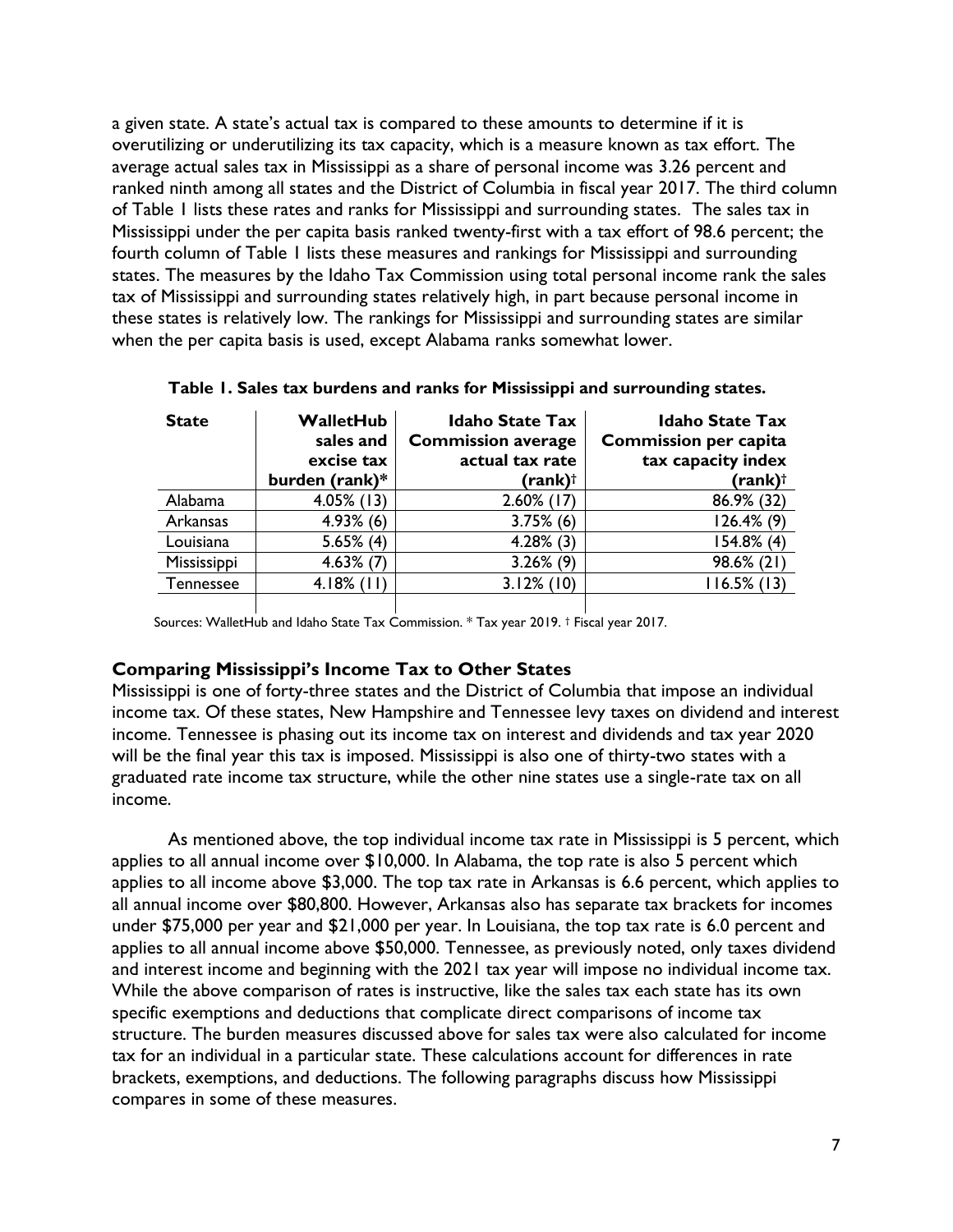As with sales tax the personal finance web site WalletHub.com in 2020 computed an overall measure of tax burden by state for the most recent tax year. This measure calculates the share of total personal income residents of a state pay toward individual income tax. Under WalletHub's measure, Mississippi's individual income tax burden is 1.65 percent, which ranks thirty-sixth among all states. The second column of Table 2 lists these rates and rankings for Mississippi and surrounding states.

The Idaho State Tax commission used the same methodology discussed above for sales tax to rank states according to individual income tax burden. The individual income tax in Mississippi under this methodology ranked thirty-seventh among all states and the District of Columbia in fiscal year 2017 based on total personal income, with an average actual tax rate of 1.70 percent. In Table 2 the third column lists these rankings for Mississippi and surrounding states–the rates and rankings of the Idaho State Tax Commission are nearly identical to those of WalletHub in the second column. On a per capita basis in fiscal year 2017 the individual income tax in Mississippi ranked fortieth among all states and the District of Columbia, with a tax effort of 52.0 percent. These tax efforts and rankings for Mississippi and surrounding states are listed in the fourth column of Table 2.

| <b>State</b> | WalletHub<br>individual<br>income tax | <b>Idaho State Tax</b><br><b>Commission average</b><br>actual tax rate | <b>Idaho State Tax</b><br><b>Commission per capita</b><br>tax capacity index |  |
|--------------|---------------------------------------|------------------------------------------------------------------------|------------------------------------------------------------------------------|--|
|              | burden (rank)*                        | (rank)†                                                                | $(rank)$ <sup>†</sup>                                                        |  |
| Alabama      | $1.88\%$ (34)                         | $1.93\%$ (35)                                                          | $65.1\%$ (37)                                                                |  |
| Arkansas     | $2.24\%$ (27)                         | $2.28\%$ (28)                                                          | 78.0% (32)                                                                   |  |
| Louisiana    | $1.44\%$ (39)                         | $1.46\%$ (40)                                                          | 53.5% (39)                                                                   |  |
| Mississippi  | $1.65\%$ (36)                         | $1.70\%$ (37)                                                          | 52.0% (40)                                                                   |  |
| Tennessee    | $0.08\%$ (42)                         | $0.08\%$ (44)                                                          | $3.2\%$ (44)                                                                 |  |
|              |                                       |                                                                        |                                                                              |  |

|  |  |  |  |  | Table 2. Individual income tax burdens and ranks for Mississippi and surrounding states. |  |
|--|--|--|--|--|------------------------------------------------------------------------------------------|--|
|  |  |  |  |  |                                                                                          |  |

Sources: WalletHub and Idaho State Tax Commission. \* Tax year 2019. † Fiscal year 2017.

#### **Revenue Variability**

One way to better understand the potential impacts to changes in the sales tax or individual income tax is to analyze the characteristics of these taxes. A measure known as an elasticity is the most common method economists use to compare how one economic variable responds to changes in another. The formative work of Groves and Kahn in 1952 established the income elasticity of tax revenue as the regression of aggregate income on the tax base, or on tax revenues. The coefficient on the aggregate income variable represents how revenues from the tax in question respond to a change in income. These measures are calculated for sales and individual income taxes in Mississippi using historical data.

A simple ordinary least squares regression is performed on the natural logarithms of Mississippi sales tax revenues and personal income for the years 1980 to 2020. This regression is statistically significant and the *t*-statistic of the coefficient on personal income is significant at the 5 percent level. The value of the coefficient on the personal income variable equals 0.88 and, because the equation took the form of natural logs, represents the income elasticity of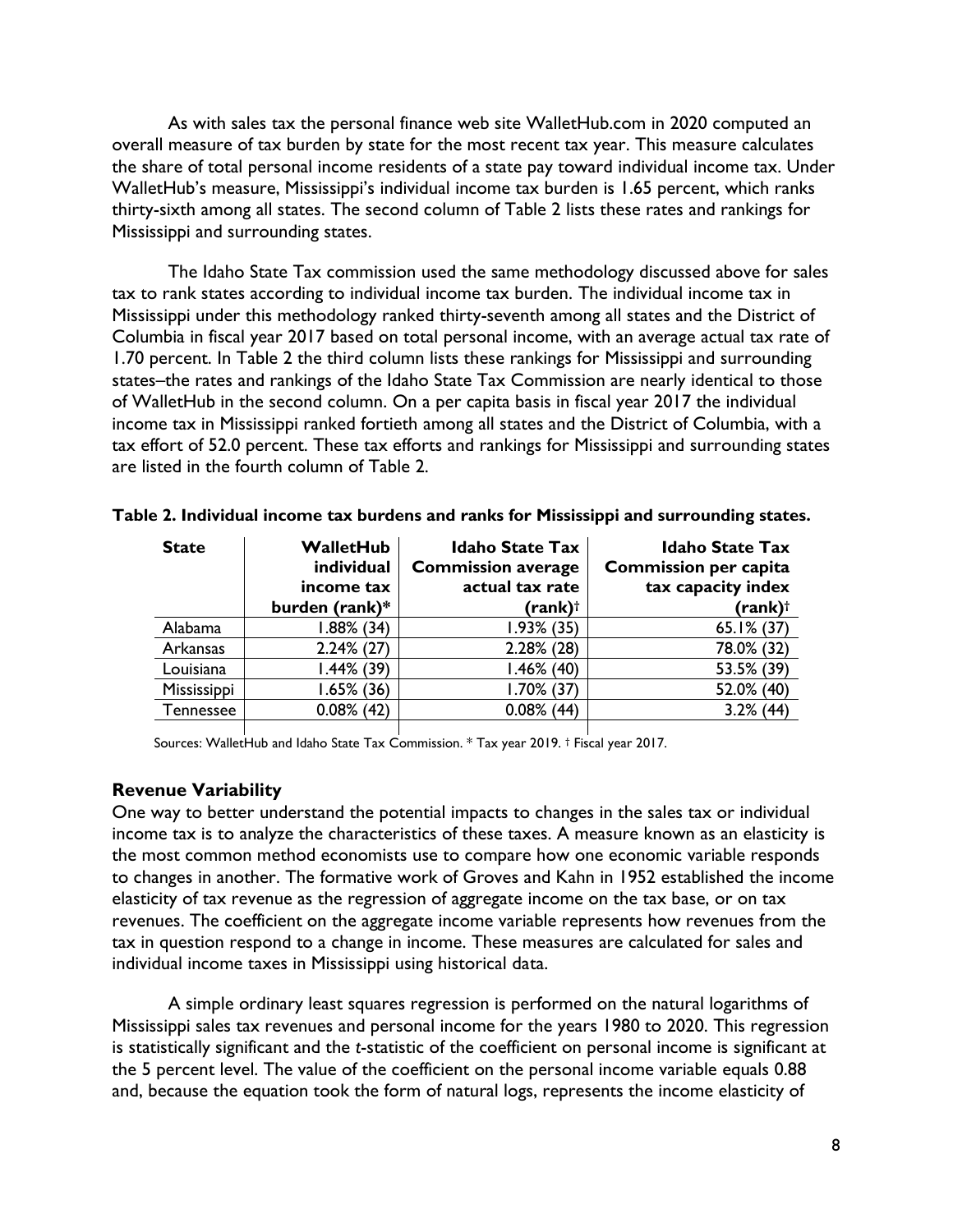sales tax revenues in Mississippi. The value means a 1 percent change in personal income in the state results in a 0.88 percent change in sales tax revenues. Because the value is less than 1, sales tax revenues are therefore considered slightly income inelastic–a change in income results in a slightly smaller change in sales tax revenues. This value makes intuitive sense from an economic perspective in that when people experience an increase in income, most of it is spent but some portion is saved. Secondly, because the sales tax in Mississippi includes food, the value is expected to be relatively inelastic as the inclusion of food means sales tax revenues are less likely to be affected by a change in income.

When the regression is performed on personal income and individual income tax revenues, it is also statistically significant and the *t*-statistic of the coefficient on personal income is significant at the 5 percent level. The value of the coefficient on the personal income variable equals 1.32 and as with sales taxes, because the equation took the form of natural logs, represents the income elasticity of individual income tax revenues in Mississippi. The value means a 1 percent change in personal income results in a 1.32 percent change in individual income tax revenues. Unlike the income elasticity for sales tax revenues, because the value of the elasticity exceeds 1, individual income tax revenues are therefore income elastic–a change in income results in a larger change in individual income tax revenues. This elastic value makes intuitive sense from an economic perspective as well; the individual income tax is levied directly against income and thus is expected to vary more with changes in income than sales tax, particularly a sales tax with relatively few exemptions.

While the calculation of the above estimates is consistent with Groves and Kahn, Sobel and Holcombe (1996) argue that such estimates apply only to the long run relationship between a tax base or tax revenues and income. They maintain that these estimates do not capture the fluctuations of the tax bases to the business cycle. Therefore, two taxes could have the same income elasticity value over the long run but vary considerably in their responses to changes in income in the short run. Sobel and Holcombe propose modifying the ordinary least squares estimation by using the *change in* the value of the independent and dependent variables. These ordinary least squares estimates are also calculated for sales tax revenues and individual income tax revenues in Mississippi.

Like the previous estimates, a simple ordinary least squares regression is performed on the natural logarithms of the change in Mississippi sales tax revenues and personal income for the years 1981 to 2020, as one year of observations is lost in taking the differences. This regression is statistically significant and the *t*-statistic of the coefficient on personal income is significant at the 5 percent level. The value of the coefficient on the personal income variable equals 0.79 and is thus essentially the same as in the previous long run income elasticity estimate. As before, this estimate makes sense intuitively for revenues from a sales tax without an exemption for food, which this elasticity indicates will vary less than a change in income.

A simple ordinary least squares regression also is performed on the natural logarithms of the change in Mississippi individual income tax revenues and personal income for the years 1981 to 2020. This regression is also statistically significant and the *t*-statistic of the coefficient on personal income is significant at the 5 percent level. The value of the coefficient on the personal income variable equals 3.22 and is much more elastic compared to the previous long run income elasticity estimate. The value means a 1 percent change in personal income will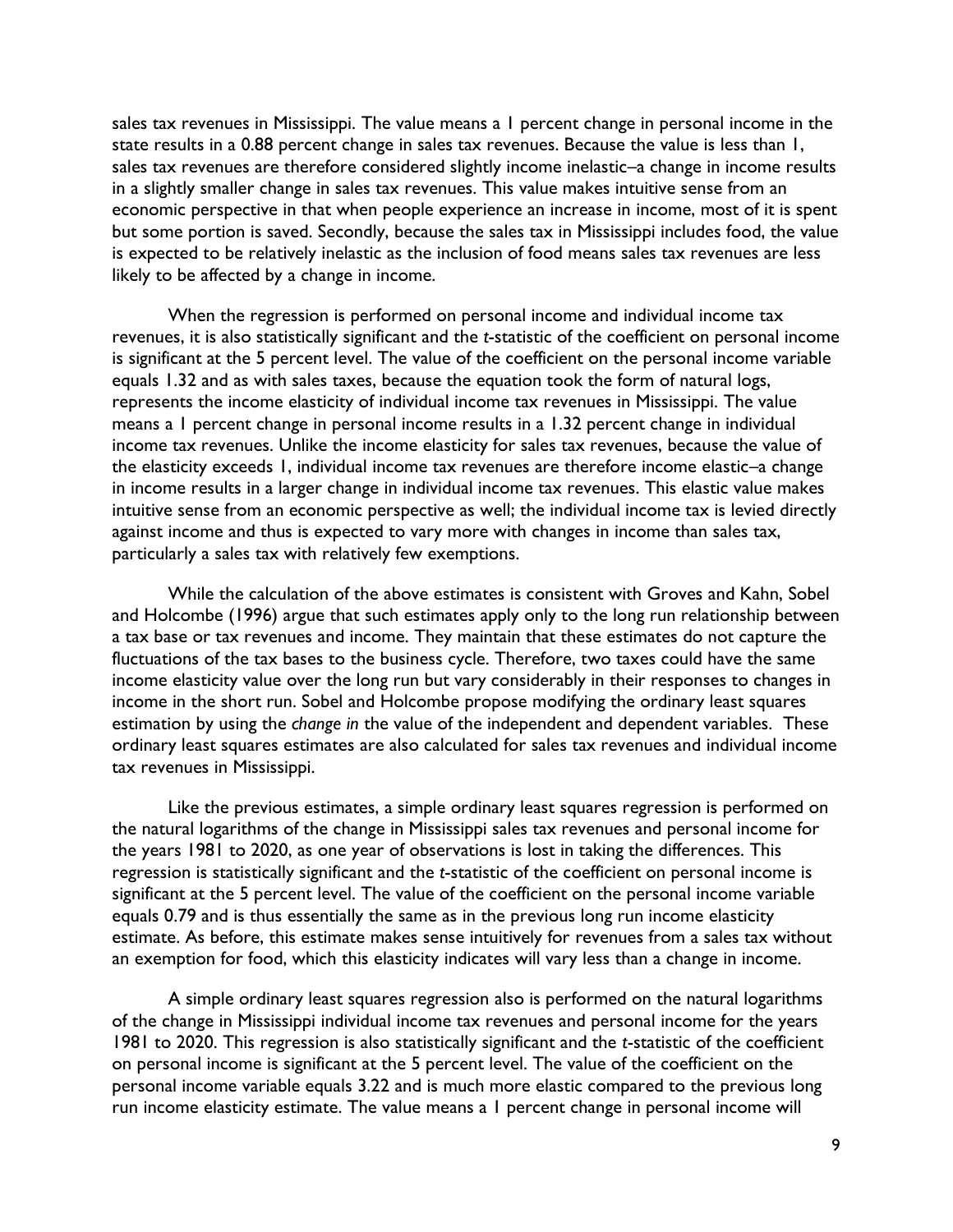result in more than a 3 percent change in individual income tax revenues. The intuition behind this estimate is that because the individual income tax is directly levied on personal income, changes in the business cycle result in fluctuations in income that are reflected in personal income tax revenues. In contrast, changes in income over the long run result in fewer variations in individual income tax revenues compared to the short run. The elasticity estimates are summarized in Table 3 that follows. 1

The elasticity estimates can generate several implications for revenues. Regarding sales tax revenues, the inelastic values of the income elasticities indicate sales taxes are a relatively reliable source of revenue for Mississippi, even during periods of economic downturn. While the lack of an exemption for food from grocery stores clearly makes the sales tax more regressive, it also improves the stability of sales tax revenues. At the same time, the relatively inelastic income elasticity value means sales tax revenues likely have a limited potential for growth compared to revenues from other taxes.

|                                | Long run income<br>elasticity | <b>Short run income</b><br>elasticity |
|--------------------------------|-------------------------------|---------------------------------------|
| Sales tax revenues             | 0.88                          | 0.79                                  |
|                                | (60.05)                       | (2.85)                                |
| Individual income tax revenues | l.32                          | 3.22                                  |
|                                | (55.II                        | (3.85)                                |
|                                |                               |                                       |

**Table 3. Estimated income elasticities for sales tax and individual income revenues, Mississippi.**

Sources: Mississippi Department of Revenue and U.S. Bureau of Economic Analysis. URC calculations. *t*-statistics in parentheses.

The relatively elastic values of the income elasticities for individual income tax revenues indicate they will fluctuate more than sales tax revenues, particularly in the short run. However, the difference between the long-run elasticities is relatively modest, which means over time variations in revenues from the two taxes will differ little. In the short run, individual income tax revenues are more subject to declines from downturns in the economy than sales tax revenues. Conversely, the growth potential of individual income tax revenues is considerably greater than sales tax revenues in the short run, but only moderately better over the long term.

These estimates appear consistent with an assessment of sales tax and individual income tax revenues in the state over time. Figure 3 depicts real or inflation-adjusted values of sales tax and individual income tax revenues in Mississippi over the last forty years, converted to 2012 dollars. Neither graph is adjusted for changes to tax rates. While both revenue sources generally experience the same ebbs and flows as the business cycle, individual income tax revenues clearly demonstrate a higher rate of growth and somewhat more variability relative to sales tax revenues. The average annual change in real sales tax revenues from 1980 to 2020 was an increase of 1.5 percent; the average annual change in real individual income tax revenues

<sup>1</sup> The estimates in Table 3 have not been corrected for any potential asymptotic bias. However, as Sobel and Holcombe (1996) note, their estimates differed little from those of previous studies that did not perform error correction. Thus, as the estimates in Table 3 are of an expected direction and magnitude, any bias that might be present likely would have little impact on the policy implications, as per Sobel and Holcombe.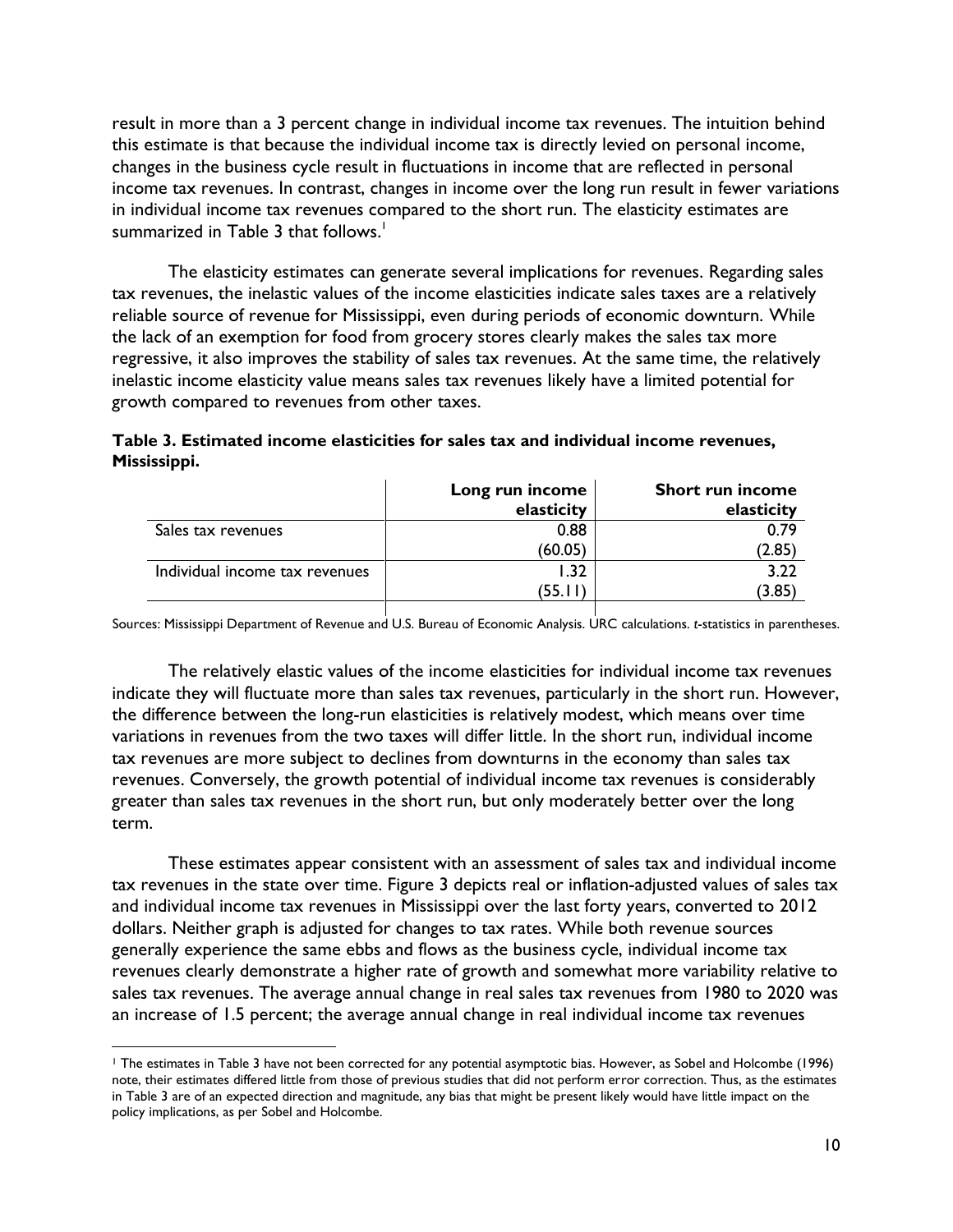over the same period was an increase of 5.9 percent. More recently, from 2008 to 2010, the height of the Great Recession, real sales tax revenues fell 9.7 percent. Over the same period individual income tax revenues fell 14.2 percent. Similarly, from 2011 to 2019 real sales tax revenues increased a total of 19.4 percent while individual income tax revenues increased a total of 37.3 percent, despite the partial phase out of the 3 percent tax bracket that occurred from 2017 to 2019.



Sources: Mississippi Department of Revenue and U.S. Bureau of Labor Statistics. URC calculations.

## **Implications of Changes to Sales and Individual Income Taxes**

Up to this point the paper has concentrated on the structure and characteristics of the sales tax and individual income tax in Mississippi and how these taxes compare to those of other states. The remainder of the paper is devoted to assessing the effects of potential changes to the structure of the sales tax and the individual income tax in Mississippi.

To conduct an evaluation of changes to the tax structure, URC uses a dynamic fiscal and economic impact model known as Tax-PI. This model includes elements of input-output and general equilibrium models, among others, and is an appropriate tool to assess the effects of a potential tax policy change as it provides results at a statewide level. Tax-PI, calibrated specifically to the economic and fiscal environment in Mississippi, is produced by Regional Economic Models, Inc. (2021), which claims Tax-PI "captures the direct, indirect, and induced fiscal and economic effects of taxation and other policy changes over multiple years." The *direct* effect is the change the user specifically enters into the model, while the *indirect* and *induced* effects are those forecast by the model that occur as a result of the direct effect. Tax-PI also provides results on an annual basis for a specified number of years into the future. Essentially the model will evaluate the economic and revenue effects from a policy change relative to a baseline scenario that assumes a continuation of current policies.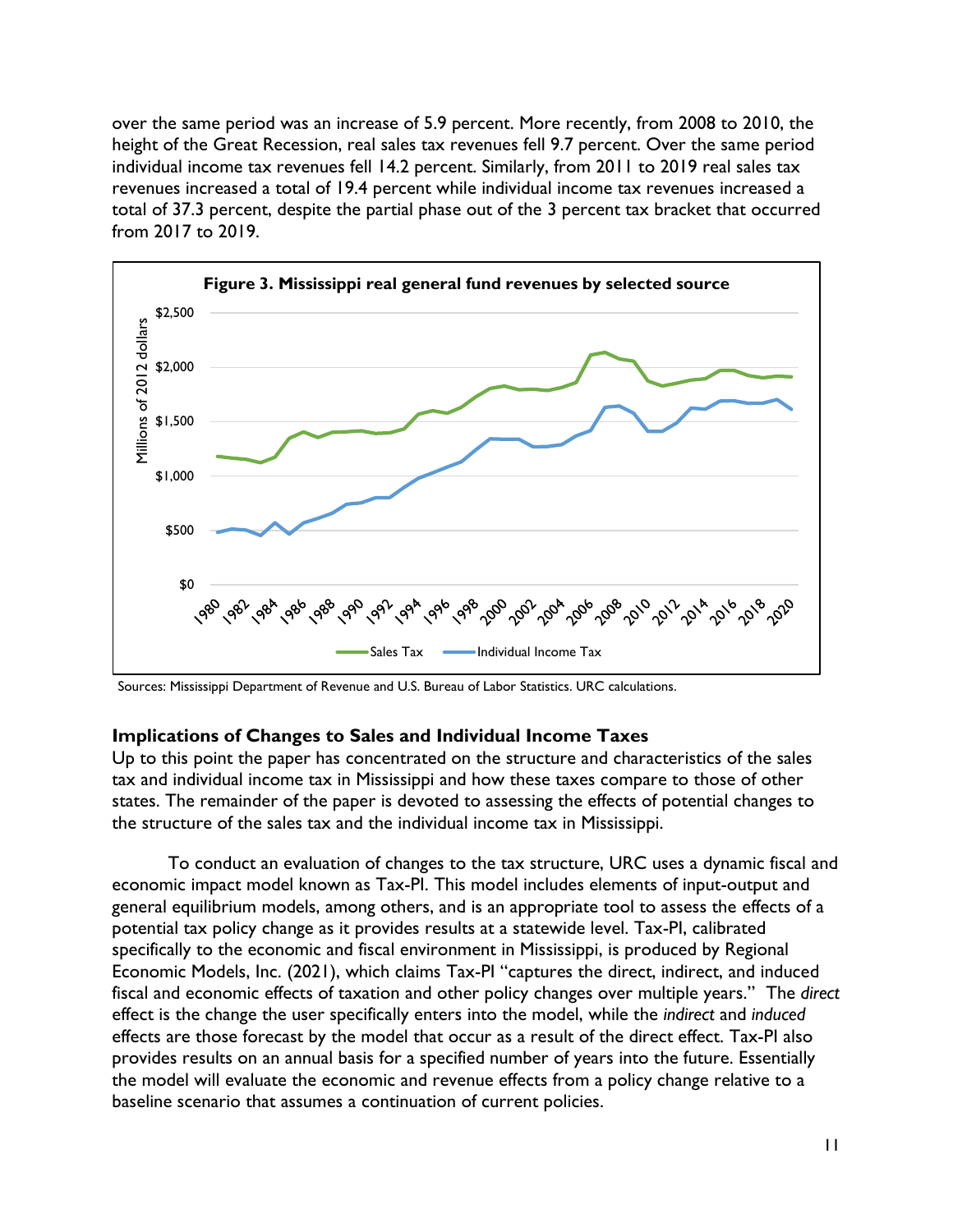The change to the individual income tax analyzed is the proposal by Governor Tate Reeves in his Fiscal Year 2022 Executive Budget Recommendation. Governor Reeves' proposal–broadly defined as is the case with many proposals from the executive branch–is to (1) eliminate the 4 percent rate on taxable income over five years and (2) eliminate the 5 percent rate on all taxable income above \$10,000 by 2030 (Reeves 2020). The only other stipulations to the proposal are the inclusion of unformulated revenue triggers that will allow Mississippi to "maintain enough funds to maintain the important functions of state government." With this general outline in mind, URC has chosen to represent the elimination of the 4 and 5 percent tax brackets in the Tax-PI model in a straightforward manner. In 2022 within the Tax-PI model expected individual income tax revenue from the 4 percent bracket is reduced by 20 percent. $^2$  Expected revenue from the individual income tax for 2023 is reduced by 20 percent, and this process continues within the model through 2026. In 2026 the 4 percent bracket is effectively eliminated, and no individual income tax is levied on the first \$10,000 of taxable income. Similarly, the 5 percent tax bracket is eliminated within the Tax-PI model by reducing expected individual income tax revenue from the 5 percent bracket by 20 percent in 2027. This process of reducing income tax revenue from the 5 percent bracket by 20 percent continues each year through 2031. Therefore, beginning in fiscal year 2032 within the Tax-PI model the state of Mississippi no longer receives any individual income tax revenue. While the timetable for eliminating the 5 percent tax bracket differs slightly from Governor Reeves' proposal, the procedure outlined above allows for a uniform reduction in tax revenues.

URC obtained the total revenues the state received from each individual income tax bracket for tax year 2019 from the Mississippi Department of Revenue, which were payable in calendar year 2020. These revenues were used as the starting point for modeling the scenarios previously described within Tax-PI. In fiscal year 2019 Mississippi collected \$176,445,101 in individual income tax revenue from the 4 percent bracket and \$1,552,001,858 from the 5 percent bracket. Within the model from 2022 to 2031 a share of these values is assumed to be phased out and the value for each year from 2032 to 2035 represents the total amount of individual income tax revenue directly forgone by the state for that year.

The elimination of the individual income tax generates several direct effects simultaneously. First, as mentioned the state loses the revenue previously collected from the tax. This scenario assumes the state employs no alternative revenue sources. Therefore, state government must reduce spending to compensate for the loss of individual income tax revenue, discussed in more detail below. At the same time, individual income increases as the income tax is eliminated. The elimination of the 4 percent tax bracket generates a maximum of \$200 more income per year per taxpayer. As the 5 percent tax is levied against all annual taxable income above \$10,000, the maximum amount of additional income a taxpayer will receive from the elimination of the 5 percent bracket will depend on his or her total annual income. Stated differently, the elimination of the 5 percent bracket will result in an additional \$500 of income per year for a taxpayer for every \$10,000 in annual taxable income above \$10,000. Thus, the elimination of the 4 and 5 percent tax brackets will provide a taxpayer with an annual taxable

 $2$  Reducing total revenue received from a particular bracket by 20 percent is equivalent to reducing the rate by 20 percent.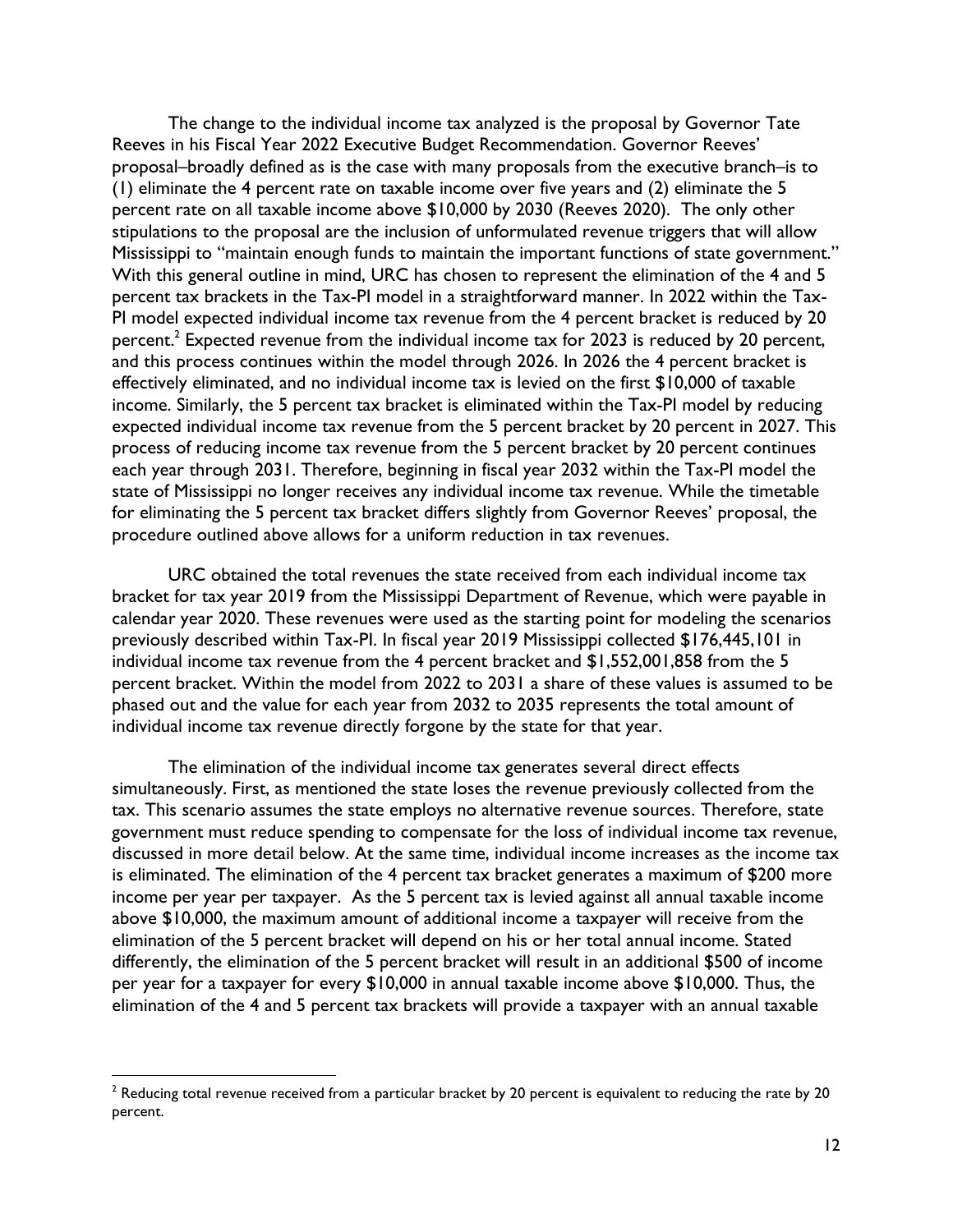income of \$20,000 with an additional \$700 in income per year; a taxpayer with an annual taxable income of \$40,000 will receive an additional \$1,700 in income per year.

The direct effects described above in turn lead to several indirect effects. When taxpayers' income rises, they will spend most of the additional income on more goods and services. They will likely save a portion of this additional income as well. The increased spending on goods and services will lead to more jobs in the private sector. The additional spending also generates an increase in sales tax revenues and temporarily produces additional individual income tax revenues during the phase out period. These additional tax revenues partially offset the loss of individual income tax revenues during the phase out period. Table 4 depicts the change in revenues to the state by year from fiscal year 2022 to fiscal year 2035 from the elimination of the 4 and 5 percent tax brackets.

| Year | Decrease due to income tax reduction* | Total change in revenue* |
|------|---------------------------------------|--------------------------|
| 2022 | $-$18,000,000$                        | $-$17,000,000$           |
| 2023 | $-$53,000,000$                        | $-$52,000,000$           |
| 2024 | -\$88,000,000                         | -\$87,000,000            |
| 2025 | $-$124,000,000$                       | $-$122,000,000$          |
| 2026 | $-$159,000,000$                       | $-$157,000,000$          |
| 2027 | -\$332,000,000                        | -\$329,000,000           |
| 2028 | $-$642,000,000$                       | -\$636,000,000           |
| 2029 | -\$952,000,000                        | -\$945,000,000           |
| 2030 | $-$1,262,000,000$                     | $-$1,254,000,000$        |
| 2031 | $-$1,573,000,000$                     | $-$1,566,000,000$        |
| 2032 | $-$1,728,000,000$                     | $-$1,726,000,000$        |
| 2033 | $-$1,728,000,000$                     | $-$1,732,000,000$        |
| 2034 | $-$1,728,000,000$                     | $-$1,738,000,000$        |
| 2035 | $-$1,728,000,000$                     | $-$1,745,000,000$        |

**Table 4. Tax-PI model estimates of cumulative annual changes in revenues collected by Mississippi from elimination of 4 and 5 percent individual income tax brackets.**

\* 2012 dollars. Rounded totals. Source: Mississippi Department of Revenue. URC calculations.

The second column of Table 4 lists the decrease in individual income tax revenues collected by the state each year due to the phase out of the 4 and 5 percent brackets. In the first row, the decrease of \$18,000,000 in fiscal year 2022 results from reducing expected revenue from the 4 percent bracket. Each fiscal year reflects a further reduction in expected revenue from the decrease in the 4 percent bracket; the reductions continue each fiscal year through 2026, which reflects the decrease in revenue from eliminating 100 percent of the 4 percent tax bracket. Years 2027 to 2031 reflect the same process for the 5 percent bracket and include the decrease from the elimination of the 4 percent bracket. Thus, the value in the second column of Table 4 for fiscal year 2032 is a decrease of \$1,728,000,000, roughly the sum of the individual income tax revenues collected from the 4 and 5 percent tax brackets in fiscal year 2019 as discussed on page 12. This amount is therefore the total amount of revenue the state no longer directly receives from the individual income tax in 2031 and all subsequent years, including years after 2035 assuming no other tax changes.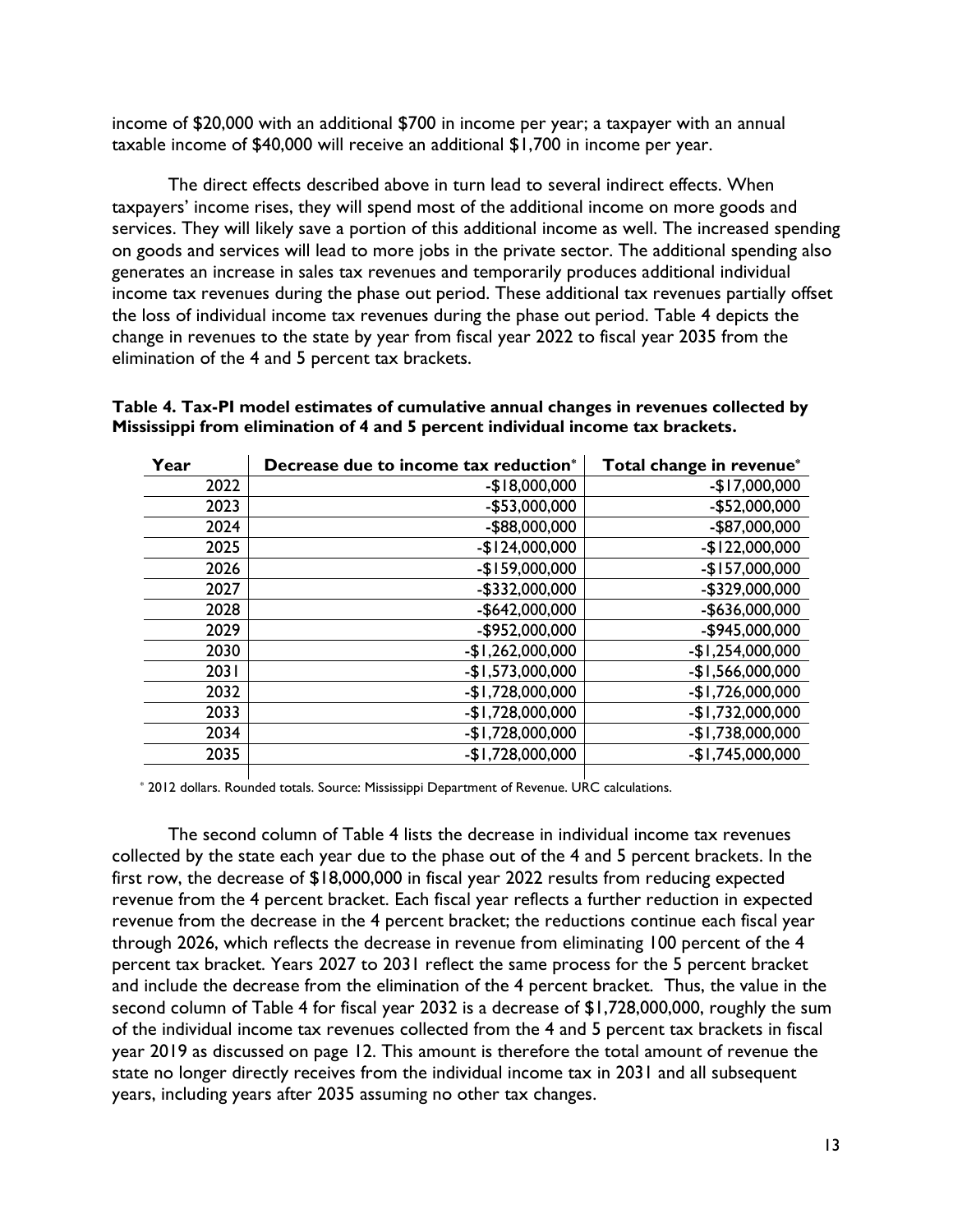The third column of Table 4 lists the *total* change in revenue each year from 2022 to 2035 due to the phase out of the 4 and 5 percent brackets and includes the indirect effects. Each year reflects a decrease in total revenues because, as noted previously, the decrease in revenues from the elimination of the 4 and 5 percent brackets is partially offset by increases in sales tax revenues and individual income tax revenues during the phase out period. During the phase out of the 4 percent bracket these effects are relatively small, no more than \$2,000,000 in any year through 2026. These effects remain relatively small but positive from 2027 through 2032, as the total change in revenue is less than the direct change in revenue in each of these years. However, beginning in 2032 the total decrease in revenues is larger than the direct decrease in revenues. Some of the larger decrease is because the state no longer collects any additional individual income tax revenues once the 5 percent bracket is completely phased out in 2031. However, government continues to reduce the number of employees in the public sector because of the decrease in revenues. As discussed in the following paragraph, eventually the overall reduction in spending causes the private sector to no longer add jobs, which leads to total decreases in revenues that exceed the amount collected from the 4 and 5 percent brackets. The total change in revenues continues to decrease after 2035, assuming no other tax changes.

Within the context of the model as noted above, state government reduces spending because of the reduction in revenues from the elimination of the 4 and 5 percent tax brackets. Initially the state reduces its spending, which leads to a reduction in public sector jobs. Initially these decreases in public sector jobs are partially offset by the jobs that are added in the private sector due to the increase in private sector spending that results from the increase in individual taxpayer income. Over time the decrease in state spending on goods and services leads to the reduction of employment in the private sector. Table 5 below depicts the total change in employment from 2022 to 2035 that results from the elimination of the 4 and 5 percent tax brackets. The second column of Table 5 lists the annual change in state government

| Year | <b>State government</b> | Local government | Private non-farm | <b>Total</b> |
|------|-------------------------|------------------|------------------|--------------|
| 2022 | $-72$                   | $-170$           | 87               | $-156$       |
| 2023 | $-142$                  | $-335$           | 168              | $-310$       |
| 2024 | $-211$                  | $-496$           | 227              | $-479$       |
| 2025 | $-278$                  | $-652$           | 252              | $-678$       |
| 2026 | $-343$                  | $-804$           | 255              | $-892$       |
| 2027 | $-908$                  | $-2,138$         | 722              | $-2,324$     |
| 2028 | $-1,465$                | $-3,450$         | 1,082            | $-3,833$     |
| 2029 | $-2,010$                | $-4,728$         | 1,356            | $-5,382$     |
| 2030 | $-2,541$                | $-5,974$         | 1,367            | $-7,149$     |
| 2031 | $-3,064$                | $-7,196$         | 1,234            | $-9,026$     |
| 2032 | $-3,062$                | $-7,172$         | 553              | $-9,682$     |
| 2033 | $-3,055$                | $-7,139$         | $-224$           | $-10,417$    |
| 2034 | $-3,042$                | $-7,096$         | $-980$           | $-11,118$    |
| 2035 | $-3,024$                | $-7,042$         | $-1,669$         | $-11,735$    |
|      |                         |                  |                  |              |

**Table 5. Tax-PI model estimates of cumulative annual changes in employment in Mississippi from elimination of 4 and 5 percent individual income tax brackets.**

Note: Totals may not sum due to rounding.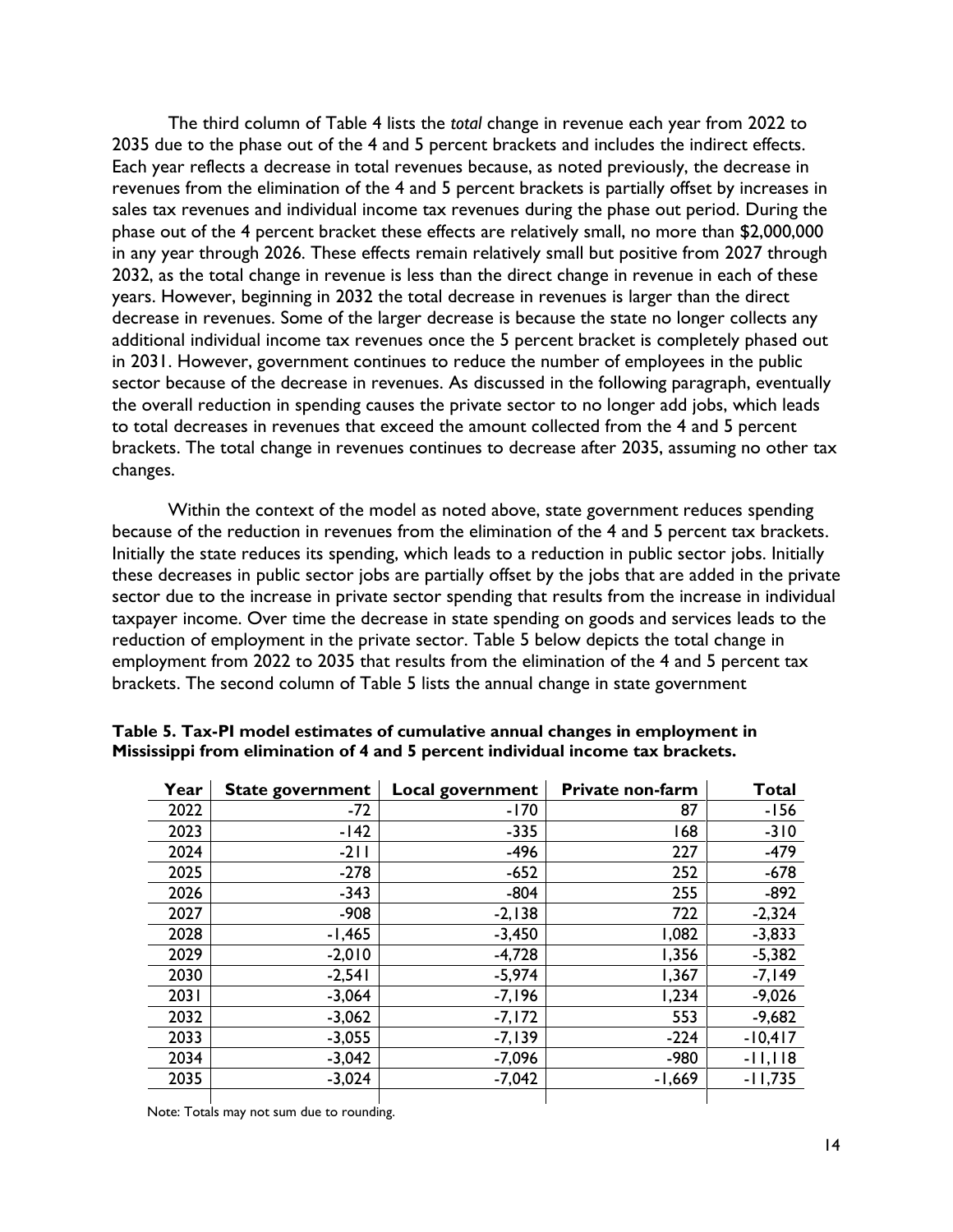employment from 2022 to 2035 and is negative each year. As with revenues in Table 4, each row lists the decrease in employment that results from the portion of the tax bracket phased out in that year. Initially the reduction in employment is relatively small but increases each year until a maximum is reached in 2031, the first year the 4 and 5 percent brackets are entirely eliminated. From 2032 to 2035 the decreases become slightly smaller as state government spending adjusts. The third column of Table 5 lists the annual change in local government employment from 2022 to 2035 and, like the change in state government employment, is negative each year. The decreases in local government employment follow the same pattern as those of state government, becoming larger each year until a maximum is reached in 2031, the year the 5 percent tax bracket is eliminated. The decreases also become slightly smaller each year from 2032 to 2035 as spending adjusts. The changes in employment in local government are more than twice as large as those of state government each year as much of the revenue received from the individual income tax is transferred from the state to local governments.<sup>3</sup>

The fourth column of Table 5 lists the total change in nonfarm private sector employment each year from 2022 to 2035. Because of the increase in disposable income taxpayers receive, their spending on goods and services increases, which leads to slight increases in private sector employment each year from 2022 to 2032. However, the total number of jobs added reaches a maximum in 2030 and declines each year thereafter and becomes negative in 2033. The reason for the decrease in employment in the last three years listed in Table 5 is the reduction in state government spending once the individual income tax is eliminated, which compounds the decrease in revenues depicted in the last years of Table 4. The last column of Table 5 lists the total change in employment across the public and private sectors from 2022 to 2035. Each year results in a decrease in employment. The changes in private sector employment each year, both positive and negative, are relatively small and do not change the overall decreases in employment in the public sector each year, most of which occur in local government.

The total change in nonfarm employment that occurs in 2035 from the elimination of the individual income tax as seen in Table 5 is a decrease of 11,735 jobs, or 1.0 percent of total nonfarm employment in the state in 2019. This decrease in employment occurs despite the fact the same amount of revenue removed from the public sector is added to the private sector. The reason is approximately 84 percent of all state government expenditures is devoted to labor costs, compared to only about 31 percent of all private sector spending (URC 2016). Therefore, a considerable decrease in overall employment occurs once individual income tax revenues are no longer sent to the public sector from the private sector. A much smaller share of consumer spending and business investment is dedicated to labor costs in the private sector compared to the expenditures of the public sector in Mississippi.

The final portion of the analysis of the implications of the elimination of the individual income tax investigates the effects on the overall Mississippi economy. Table 6 reports the results of the Tax-PI analysis of the changes in Mississippi real gross domestic product (GDP),

<sup>&</sup>lt;sup>3</sup> According to employment data from the U.S. Bureau of Labor Statistics, in 2019 local government employees accounted for about 65 percent of government employment in Mississippi. Furthermore, in 2019 about 52 percent of local government employees worked in local government educational services, which consists mostly of employees at elementary and secondary educational institutions.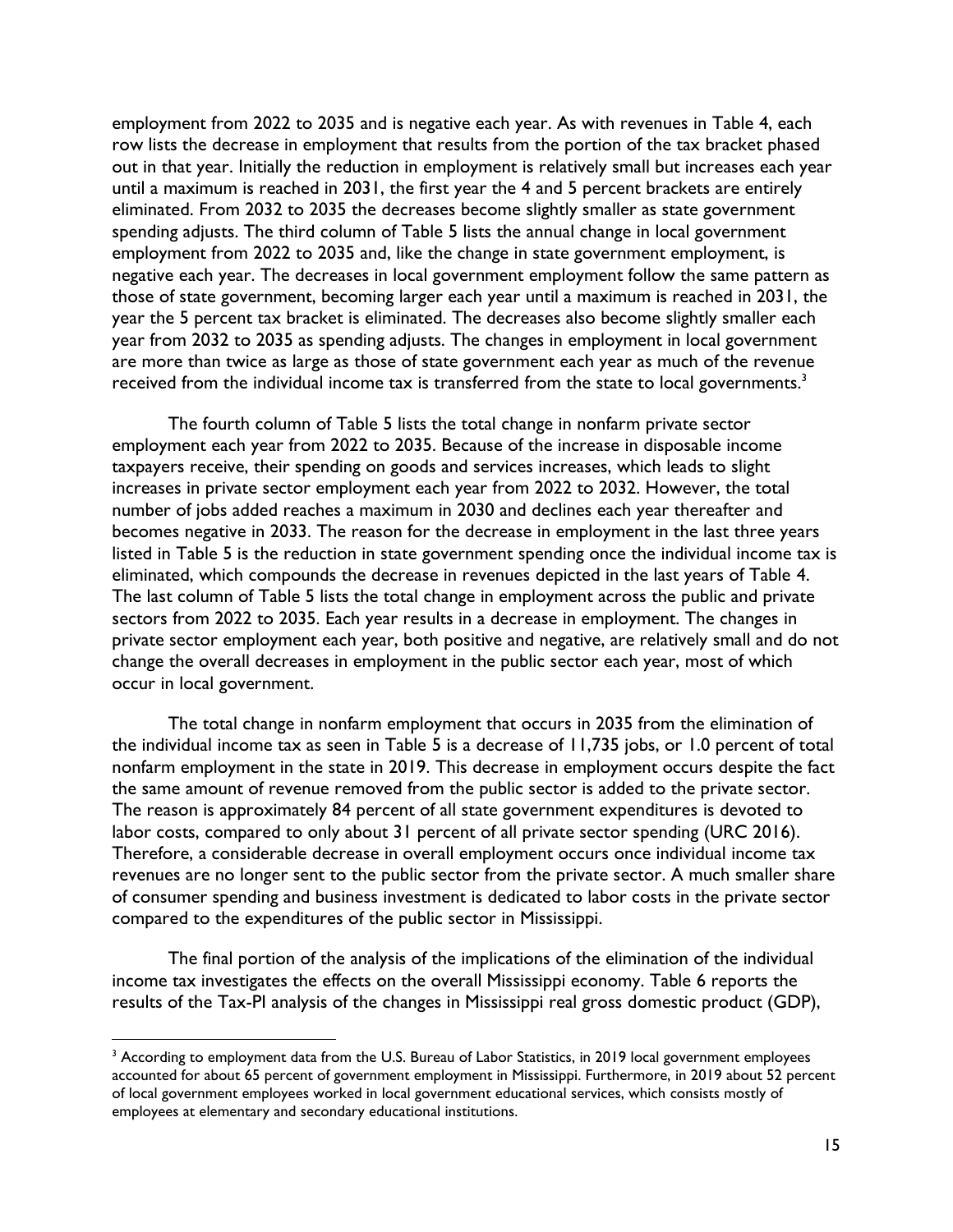real personal income, and total population that occur each year from 2022 to 2035 during and following the phase out of the 4 and 5 percent brackets. The second column of Table 6 lists the changes in the state's real GDP each year. From 2022 to 2026 these changes are modest as the decrease in output in 2026 from the elimination of the 4 percent tax bracket is \$46,000,000. By 2035 the total change in real GDP is a decrease of \$709,000,000, which equals about 0.7 percent of real GDP for Mississippi in 2019. As in previous tables, real GDP will continue to decrease in years after 2035, assuming no other tax changes. Thus, the elimination of the individual income tax results in a relatively small decline in the state's real GDP. As indicated in the discussion of previous tables, state government spending is largely employment-centered, which produces a greater value of output than the private sector. Once the individual income tax revenue is transferred to the private sector, fewer people are hired and on average earn less than state government employees. For example, according to the Quarterly Census of Employment and Wages released by the U.S. Bureau of Labor Statistics (2020), in 2019 annual wages per employee across all industries in the private sector in Mississippi were \$39,897, compared to annual wages per employee of \$49,429 across all areas of state government. Furthermore, while most of this income is spent on goods and services in the private sector, some of this income is spent in other states and therefore "leaks" outside of the Mississippi economy. And as noted previously some portion of this income is saved by taxpayers. For these reasons, the total output for the state's economy is slightly less following the elimination of the individual income tax.

| Year | <b>Real GDP*t</b> | <b>Real personal income</b> <sup>*, †</sup> | <b>Population</b> |
|------|-------------------|---------------------------------------------|-------------------|
| 2022 | $-$8,000,000$     | $-$10,000,000$                              | $-163$            |
| 2023 | $-$15,000,000$    | $-$22,000,000$                              | -457              |
| 2024 | $-$24,000,000$    | -\$37,000,000                               | $-859$            |
| 2025 | $-$34,000,000$    | -\$56,000,000                               | $-1,357$          |
| 2026 | $-$46,000,000$    | -\$78,000,000                               | $-1,935$          |
| 2027 | $-$118,000,000$   | -\$190,000,000                              | $-3,734$          |
| 2028 | $-$194,000,000$   | -\$331,000,000                              | $-6,542$          |
| 2029 | $-$276,000,000$   | -\$492,000,000                              | $-10,140$         |
| 2030 | -\$375,000,000    | -\$695,000,000                              | $-14,453$         |
| 2031 | -\$484,000,000    | -\$925,000,000                              | $-19,360$         |
| 2032 | -\$536,000,000    | -\$1,075,000,000                            | $-23,571$         |
| 2033 | -\$597,000,000    | $-$1,229,000,000$                           | $-27,252$         |
| 2034 | -\$655,000,000    | $-$1,381,000,000$                           | $-30,503$         |
| 2035 | -\$709,000,000    | $-$1,530,000,000$                           | $-33,382$         |
|      |                   |                                             |                   |

**Table 6. Tax-PI model estimates of cumulative annual changes in real GDP, real personal income, and population of Mississippi from elimination of 4 and 5 percent individual income tax brackets.**

\* 2012 dollars. †Rounded totals.

The third column of Table 6 lists the annual changes in real personal income from 2022 to 2035 that result from the elimination of the 4 and 5 percent income tax brackets. These changes follow a similar pattern to those of real GDP. Relatively small decreases in personal income occur from 2022 to 2026 as the 4 percent bracket is phased out. These declines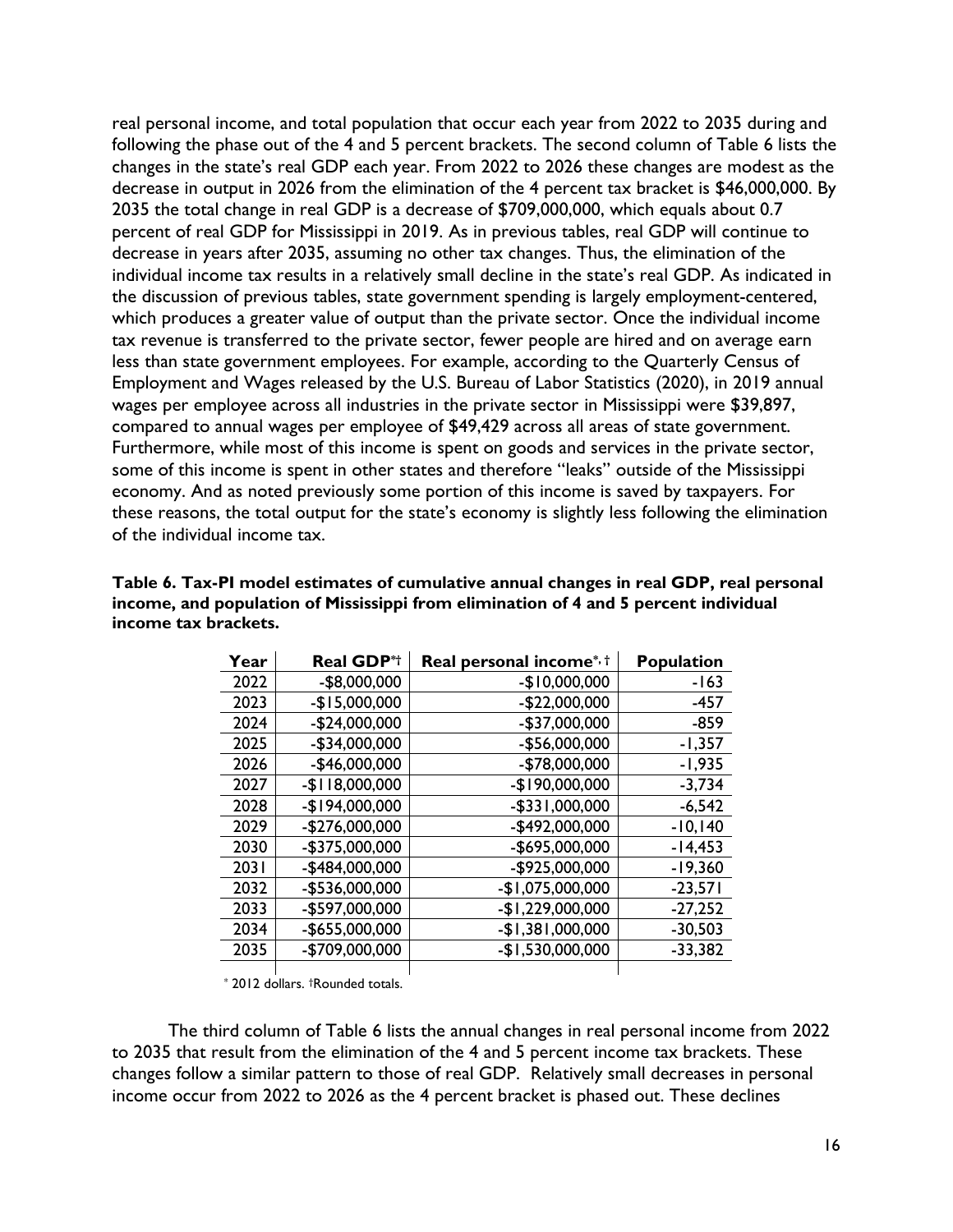become larger as the 5 percent bracket is phased out, reaching a maximum of \$1,530,000,000 in 2035. As with real GDP, assuming no other tax changes real personal income will continue to decrease in years after 2035. While the idea that a decline in personal income occurs following a decrease in the individual income tax may appear counterintuitive, personal income as measured by the U.S. Bureau of Economic Analysis consists largely of wages and salaries, supplements to these wages and salaries, transfer receipts, and dividend and interest income.<sup>4</sup> The decrease in employment by state government as well as the smaller annual wages received from private sector employment result in larger declines each year as the individual income tax is phased out.

The last column in Table 6 lists the estimated annual changes in the population of Mississippi from 2022 to 2035 that follow from the phase out of the 4 and 5 percent income tax brackets. As with previous variables discussed, the changes are negative each year and relatively small in the first years through about 2027. The total decrease in population becomes somewhat larger after 2028 and by 2035 the total reduction in population reaches 33,382 residents, about 1.1 percent of the population of Mississippi in 2019. The declines in population will continue in years after 2035, assuming no policy changes. The overall decrease in employment in the state, coupled with the corresponding decrease in personal income, are responsible for much of the loss of population following the elimination of the 4 and 5 percent brackets.

Finally, the last scenario analyzed by URC involves the elimination of the 4 and 5 percent individual income tax brackets as proposed by Governor Tate Reeves with a simultaneous increase in the statewide sales tax rate from 7 percent to a rate that results in an overall "revenue neutral" or nearly revenue neutral change. That is, the scenario increases the sales tax rate to a level where the decrease in revenues collected from the elimination of the individual income tax is just offset, or almost offset, by the increase in sales tax revenue. The analysis is conducted in the Tax-PI model as discussed previously and within the model the phase out of the 4 and 5 percent brackets occurs the same as described before. To determine the change in sales tax to enter in the model, the total amount of individual income tax collected in 2019 was used, which equaled \$1,728,446,959. Within the model sales tax revenues were increased by one-tenth of this amount each year over the period from 2022 to 2031. This increase in revenues amounted to a roughly 0.375 percentage point increase in the sales tax rate each year from 2022 to 2031. Thus, within the model in 2031 and each subsequent year the effective statewide sales tax rate is 10.75 percent.<sup>5</sup> None of the current exemptions to the state sales tax rate are altered in this scenario. URC obtained from the Mississippi Department of Revenue

<sup>4</sup> An additional consequence of the elimination of the individual income tax in Mississippi is some taxpayers likely will face higher federal income tax payments. Those taxpayers who itemize their deductions will no longer be able to claim Mississippi individual income tax payments among those deductions. While these taxpayers may still claim Mississippi sales tax payments among their federal deductions, these payments likely will total less than their previous individual income tax payments. According to the Mississippi Department of Revenue, almost one third of state taxpayers itemized deductions in their 2019 returns.

<sup>5</sup> According to the Tax Foundation a sales tax rate of 10.75 percent would exceed the highest combined state and local sales tax rate among all states as of 2020, which is the 9.55 percent rate in Tennessee. Additionally, while a sales tax rate of 10.75 percent would render the elimination of the individual income tax essentially revenue neutral, the regressivity of the of the state sales tax rate would increase substantially compared to the current rate.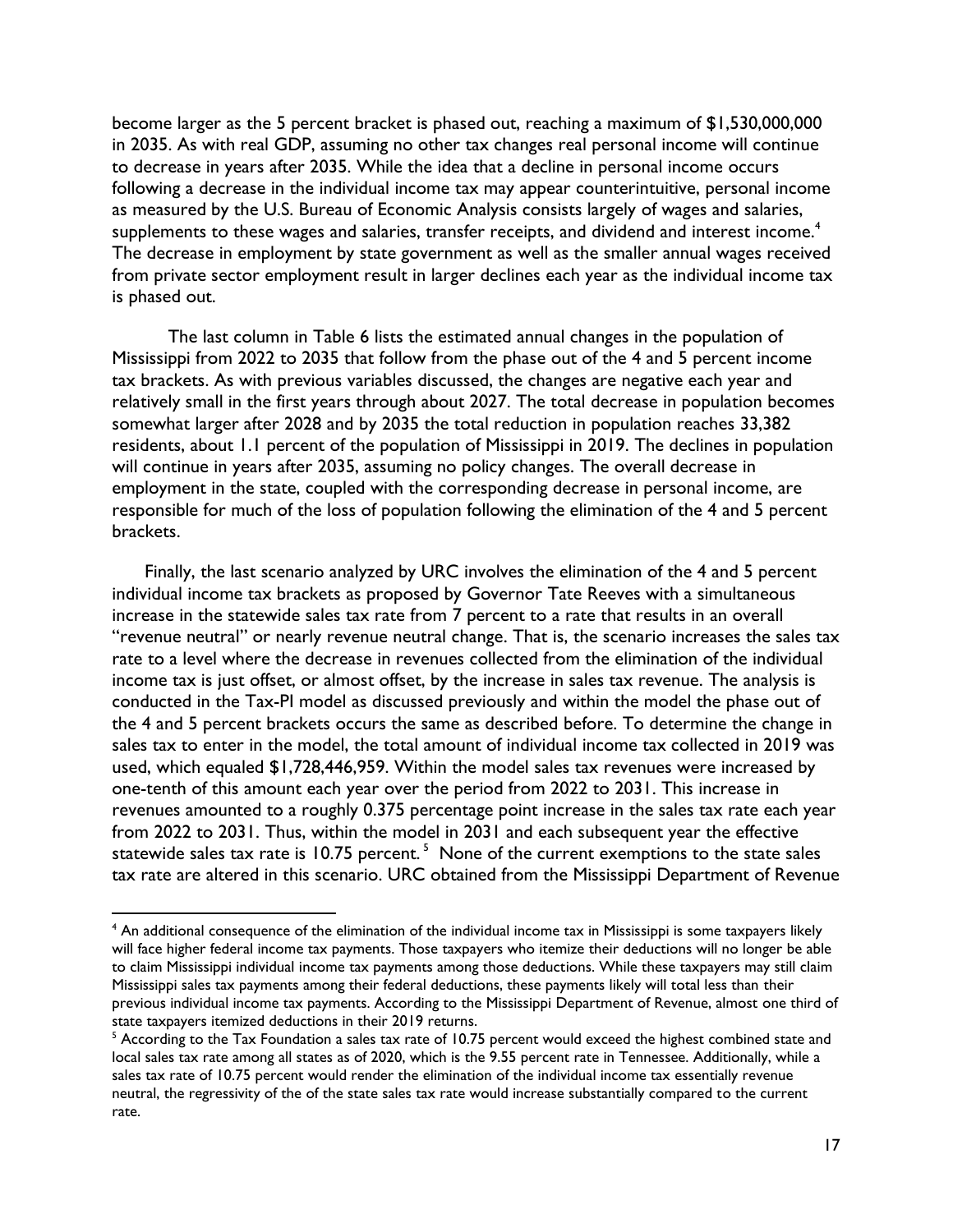the total sales tax revenues the state received for tax year 2019, which equaled \$3,201,632,640. This value served as the starting point for modeling the sales tax scenario within Tax-PI as described below.

Table 7 lists the change in revenues to the state by year from 2022 to 2035 from the elimination of the 4 and 5 percent tax brackets and the increase of the sales tax rate from 7 to 10.75 percent. The second column of Table 7 indicates the decrease in individual income tax revenues collected by the state each year and these values are identical to those of the second column of Table 4. The third column of Table 7 lists the total change in sales tax revenues due to an increase in the rate from 2022 to 2031; thus, as in Table 4 each row lists the change in revenues from the total sales tax rate increase phased in that year. The annual change in sales tax revenue is positive each year and continues to rise until the phase in of the rate increase is completed in 2031. The total increase in sales tax revenue reaches a maximum of \$1,715,000,000 in 2032 and each year thereafter.

**Table 7. Tax-PI model estimates of cumulative annual changes in revenues\* collected by Mississippi from elimination of 4 and 5 percent individual income tax brackets and increase of sales tax rate to 10.75 percent.**

| Year             | Decrease due to   | Increase due to | <b>Total direct</b> | <b>Total change</b> |
|------------------|-------------------|-----------------|---------------------|---------------------|
|                  | income tax        | sales tax rate  | change in           | in revenue          |
|                  | reduction         | increase        | revenue             |                     |
| 2022             | $-$18,000,000$    | \$86,000,000    | \$68,000,000        | \$70,000,000        |
| 2023             | $-$ \$53,000,000  | \$257,000,000   | \$204,000,000       | \$210,000,000       |
| 2024             | -\$88,000,000     | \$429,000,000   | \$341,000,000       | \$350,000,000       |
| 2025             | $-$124,000,000$   | \$600,000,000   | \$477,000,000       | \$490,000,000       |
| 2026             | $-$159,000,000$   | \$772,000,000   | \$613,000,000       | \$631,000,000       |
| 2027             | $-$ \$332,000,000 | \$943,000,000   | \$611,000,000       | \$637,000,000       |
| 2028             | $-$642,000,000$   | \$1,115,000,000 | \$472,000,000       | \$507,000,000       |
| 2029             | -\$952,000,000    | \$1,286,000,000 | \$334,000,000       | \$377,000,000       |
| 2030             | $-$1,262,000,000$ | \$1,458,000,000 | \$196,000,000       | \$247,000,000       |
| 203 <sub>1</sub> | $-$1,573,000,000$ | \$1,629,000,000 | \$56,000,000        | \$115,000,000       |
| 2032             | $-$1,728,000,000$ | \$1,715,000,000 | $-$13,000,000$      | \$49,000,000        |
| 2033             | $-$1,728,000,000$ | \$1,715,000,000 | $-$13,000,000$      | \$49,000,000        |
| 2034             | $-$1,728,000,000$ | \$1,715,000,000 | $-$13,000,000$      | \$48,000,000        |
| 2035             | $-$1,728,000,000$ | \$1,715,000,000 | $-$13,000,000$      | \$48,000,000        |
|                  |                   |                 |                     |                     |

\* 2012 dollars. Rounded totals. Source: Mississippi Department of Revenue. URC calculations.

The fourth column of Table 7 lists the total annual change in revenues collected solely due to the tax changes; the values equal the sum of the second and third columns. The annual direct change in revenues is positive from 2022 through 2031. The change becomes negative in 2032 and reaches a maximum decrease of \$13,000,000 in 2032 and each year thereafter once the tax changes are fully implemented. The fifth column of Table 7 lists the total annual change in state revenues as a result of the tax changes and captures the direct and indirect effects of the tax changes. The total annual change in revenues collected is positive each year from 2022 to 2035. In each year of this period the *total* change in revenue exceeds the total *direct* change in revenue by a relatively small amount.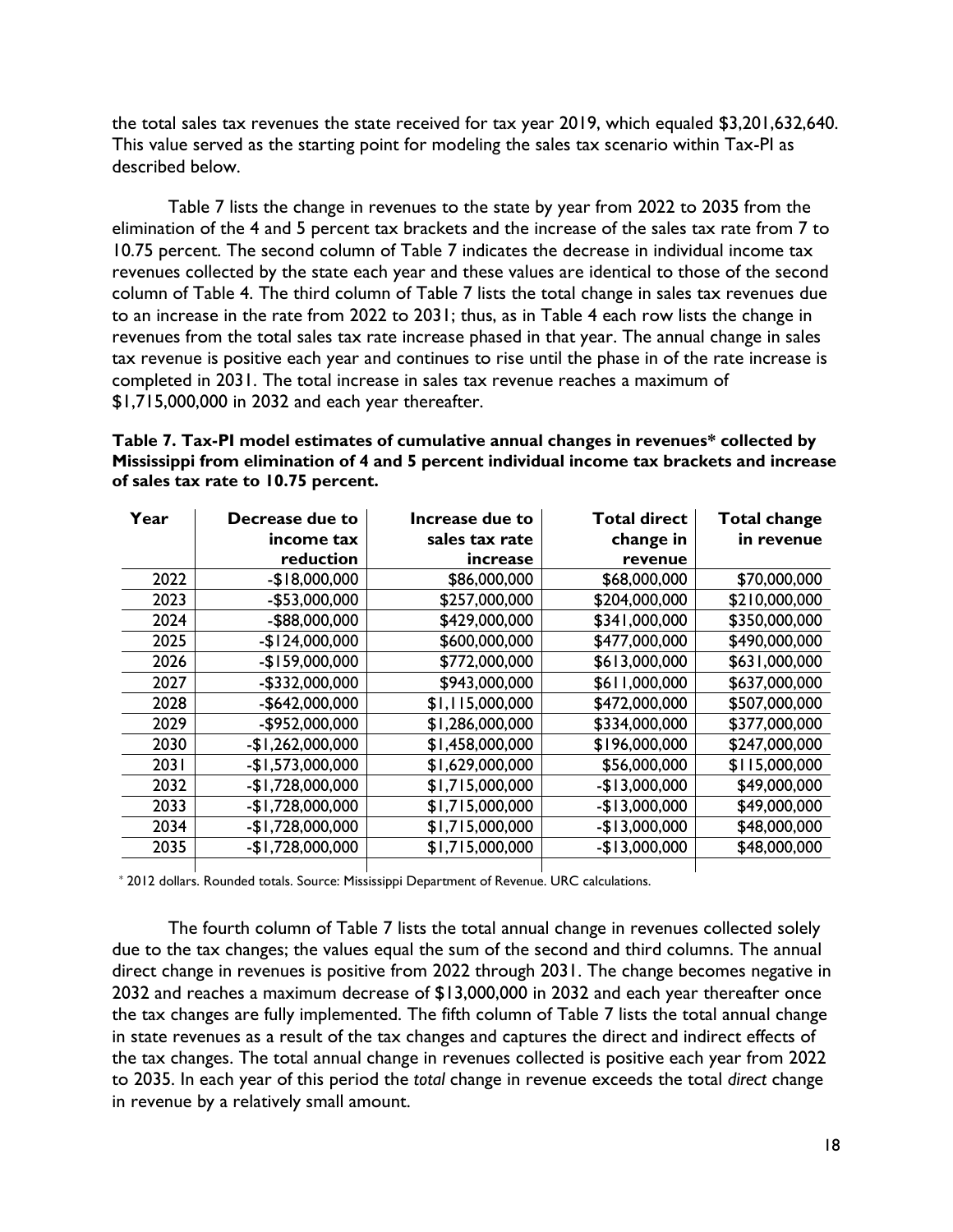The first portion of the 5 percent income tax bracket is eliminated in 2027, which is also the year the total change in revenue reaches a maximum. As more of the 5 percent income tax bracket is phased out through 2031, the change in revenues becomes smaller, offsetting more of the increase in the sales tax rate of 0.375 percentage point each year. Since the state is able to mostly maintain its expenditures-including those on employment-due to the increase in sales tax revenues, the positive indirect effects add slightly to the direct increase in revenues from 2022 to 2031. In contrast to the results in Table 4, these positive indirect effects added to the slightly negative direct change in revenues in 2032 and following years result in a small positive total change in revenues. As the last two columns of Table 7 indicate, in 2032 and in each following year-with or without the indirect effects-phasing out the individual income tax while simultaneously phasing in a 3.75 percentage point increase in the sales tax becomes essentially revenue neutral.

**Table 8. Tax-PI model estimates of cumulative annual changes in real GDP, employment, and population of Mississippi from elimination of 4 and 5 percent individual income tax brackets and increase of sales tax rate to 10.75 percent.**

| Year | Real GDP*, t | Real personal income <sup>*, †</sup> | <b>Total employment</b> | <b>Population</b> |
|------|--------------|--------------------------------------|-------------------------|-------------------|
| 2022 | 33,000,000   | 41,000,000                           | 666                     | 667               |
| 2023 | 65,000,000   | 92,000,000                           | 1,326                   | 1,863             |
| 2024 | 100,000,000  | 53,000,000                           | 2,038                   | 3,489             |
| 2025 | 140,000,000  | 227,000,000                          | 2,811                   | 5,469             |
| 2026 | 187,000,000  | 315,000,000                          | 3,673                   | 7,760             |
| 2027 | 180,000,000  | 329,000,000                          | 3,412                   | 9,176             |
| 2028 | 175,000,000  | 336,000,000                          | 3,170                   | 9,878             |
| 2029 | 170,000,000  | 327,000,000                          | 2,905                   | 10,028            |
| 2030 | 152,000,000  | 306,000,000                          | 2,459                   | 9,659             |
| 2031 | 129,000,000  | 270,000,000                          | 1,949                   | 8,877             |
| 2032 | 128,000,000  | 267,000,000                          | 1,915                   | 8,247             |
| 2033 | 120,000,000  | 262,000,000                          | 1,794                   | 7,707             |
| 2034 | 109,000,000  | 255,000,000                          | 1,642                   | 7,223             |
| 2035 | 98,000,000   | 248,000,000                          | 1,485                   | 6,774             |
|      |              |                                      |                         |                   |

\* 2012 dollars. †Rounded totals.

The effects on the overall Mississippi economy from the elimination of the individual income tax and increasing the sales tax rate to 10.75 percent follow a similar pattern to revenues as seen in Table 8. The second column of Table 8 lists the changes in the state's real GDP each year from 2022 to 2035. The changes are relatively small but positive each year and reach a maximum of \$187,000,000 in 2026. Because the increase in sales tax revenues exceeds the decrease in income tax revenues from fiscal year 2022 to fiscal year 2026, state government can marginally increase its expenditures each year on goods and services and, most significantly, employment, which leads to the growth in real GDP. However, the increase in real GDP becomes smaller each year from fiscal year 2027 to fiscal year 2035 as the 5 percent income tax bracket is phased out, but remains positive due to the increase in sales tax revenues.

The annual change in real personal income, listed in the third column of Table 8, follows a similar pattern. The changes in real personal income are positive each year from 2022 to 2035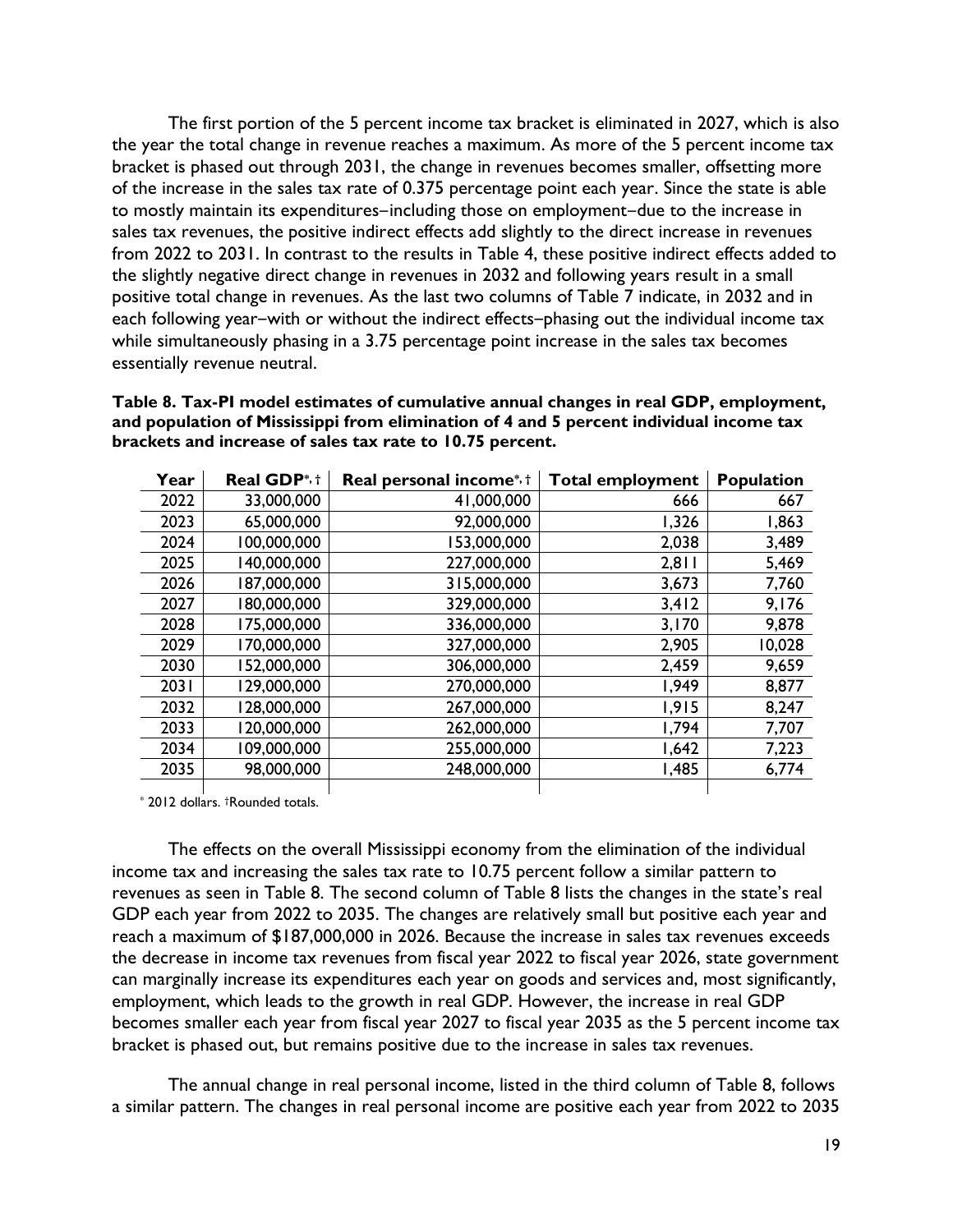and reach a maximum increase of \$336,000,000 in 2028. The annual change in real personal income is smaller each year from 2029 to 2035. The fourth column of Table 8 lists the annual change in total employment in the state from 2022 to 2035 following the tax changes. The state observes a small increase in jobs each year that reaches a maximum of 3,673 jobs in 2026. From 2027 through 2035 the increase in employment is smaller each year and the increase in employment in 2035 is 1,485 jobs. The total change in the state's population from 2022 to 2035 from the tax changes is listed in the fifth column of Table 8. The population of Mississippi increases marginally each year from 2022 to 2035 and reaches a maximum increase of 10,028 people in 2029. By 2035 the total increase in population is 6,774 people. In summary, within the Tax-PI model real GDP, real personal income, employment, and population for the state all experience slight increases from 2022 to 2035 when modeling the phase out of the 4 and 5 percent individual income tax brackets and the phase in of a 3.75 percentage point increase in the state sales tax rate. Thus, for the period the essentially revenue neutral combined changes in income taxes and sales taxes result in relatively small total impacts on each of these variables.

#### **Summary and Conclusions**

This paper has examined the characteristics of the sales tax and individual income tax in Mississippi, how these taxes compare to those of other states, and the potential fiscal and economic implications of changes to these taxes. The sales tax and the individual income tax are the two primary sources of general fund revenue in Mississippi as together they account for approximately two thirds of annual revenues. Both sources and their shares of total revenues are similar to the average across all states. Mississippi's average statewide sales tax rate is relatively high and has few exemptions compared to other states; nevertheless, the average rate is over a percentage point below those of surrounding states when local sales taxes are incorporated. While the overall sales tax burden is high compared to those of other states, this burden is not dissimilar to those of surrounding states. The individual income tax in Mississippi is slightly progressive and its overall burden is relatively low compared to other states. This burden is comparable to those of surrounding states and ranks only modestly higher than that of Tennessee, which only taxes dividend and interest income and is phasing out this tax.

URC used Tax-PI, a dynamic fiscal and economic impact model produced by Regional Economic Models, Inc., to simulate the phase out of the 4 and 5 percent individual income tax brackets as proposed by Governor Tate Reeves in his Fiscal Year 2022 Executive Budget Recommendation. URC's analysis finds that total revenues collected by the state will decrease each year from 2022 to 2035. Total revenues collected will decrease by about \$1,745,000,000 in 2035 and each year afterwards, slightly more than the revenue collected from the 4 and 5 percent tax brackets in 2019. The results from the Tax-PI model determine that real GDP, real personal income, and population for Mississippi will all decline slightly each year from 2022 to 2035. Real GDP will contract by a total of \$709,000,000 in 2035, or about 0.7 percent of the value of real GDP in 2019. Real personal income will decrease by \$1,530,000,000 in 2035, or about 1.2 percent of real personal income in Mississippi in 2019. The elimination of the 4 and 5 percent income tax brackets according to the Tax-PI analysis will result in in decrease of 11,735 jobs in 2035, about 1.0 percent of total nonfarm employment in the state in 2019. Most of these jobs are found in local government; private sector employment decreases slightly. As personal income and employment decrease, the analysis finds that the population of Mississippi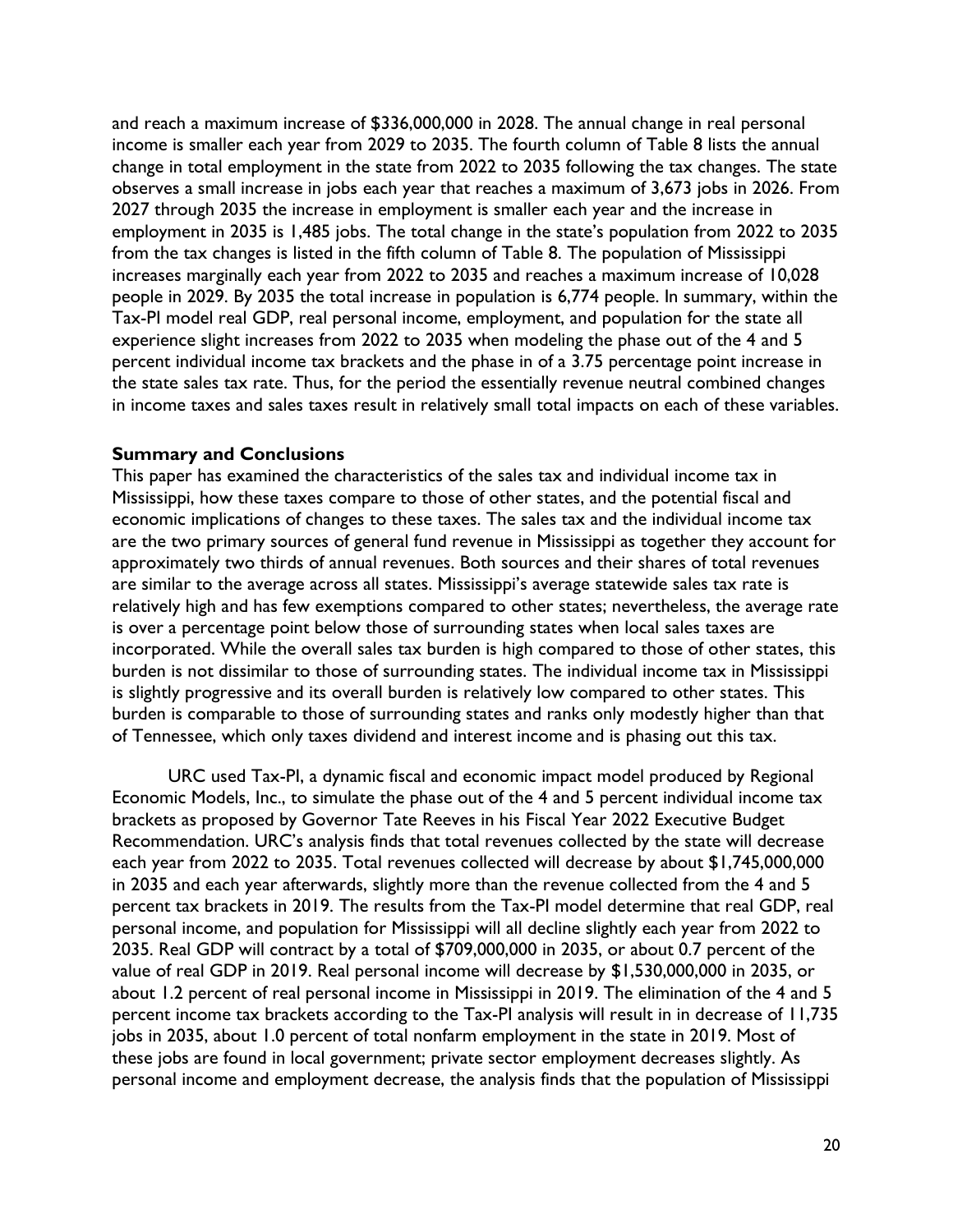will decrease by a total of 33,382 residents in 2035, about 1.1 percent of the state's population in 2019.

Finally, URC used the Tax-PI model to simulate the phase out of the 4 and 5 percent income tax brackets as proposed by Governor Reeves and a simultaneous phase in of a 3.75 percentage point increase in the state sales tax rate. This increase in the sales tax rate would mostly offset the decrease in revenues collected from the elimination of the individual income tax; i.e., the increase is essentially revenue neutral. The total change in revenue each year exceeds the direct change in revenue from 2022 to 2035; the increase in sales tax revenue allows state government to largely maintain its expenditures. The total change in revenue collected in 2035 is an increase of \$48,000,000, which indicates a 10.75 percent sales tax rate essentially offsets the elimination of the 4 and 5 percent income tax brackets.

Similarly, URC finds the phase out of the 4 and 5 percent income tax brackets and a simultaneous phase in of a 3.75 percentage point increase in the state sales tax rate result in slight increases in real GDP, real personal income, nonfarm employment, and population from 2022 to 2035. Much like revenues, each of these variables increases each year during the phase out of the 4 percent income tax bracket. However, once the phase out of the 5 percent income tax bracket begins in fiscal year 2027, the total change in each of the variables by 2035 only slightly positive.